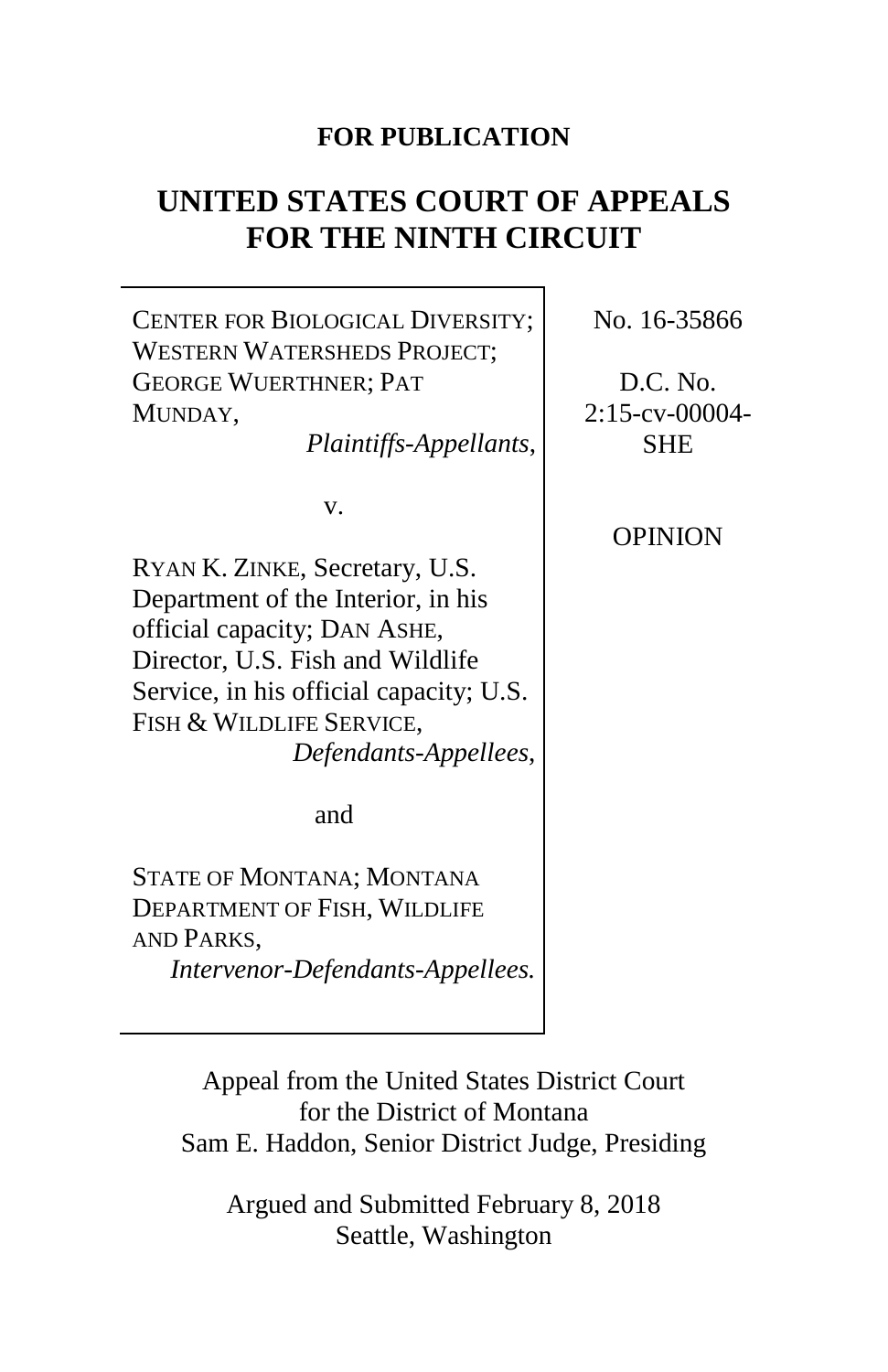Filed August 17, 2018

Before: Raymond C. Fisher, Ronald M. Gould, and Richard A. Paez, Circuit Judges.

Opinion by Judge Paez

### **SUMMARY[\\*](#page-1-0)**

### **Environmental Law**

The panel affirmed in part and reversed in part the district court's summary judgment in favor of the U.S. Fish and Wildlife Service, in an action challenging the Service's decision, based on a 2014 Finding, not to list the arctic grayling as an endangered or threatened species under the Endangered Species Act.

In 2014, the Service promulgated its "Final Policy on Interpretation of the Phrase 'Significant Portion of Its Range' in the Endangered Species Act's Definitions of 'Endangered Species' and 'Threatened Species,'" 79 Fed. Reg. 37,578 (July 1, 2014) ("SPR policy").

The panel affirmed the district court's holding that the Service did not err in considering only the current range of the arctic grayling when determining whether it was in danger of extinction "in all or a significant portion of its range." 16 U.S.C. §§ 1532(6), (20). The panel rejected

<span id="page-1-0"></span>**<sup>\*</sup>** This summary constitutes no part of the opinion of the court. It has been prepared by court staff for the convenience of the reader.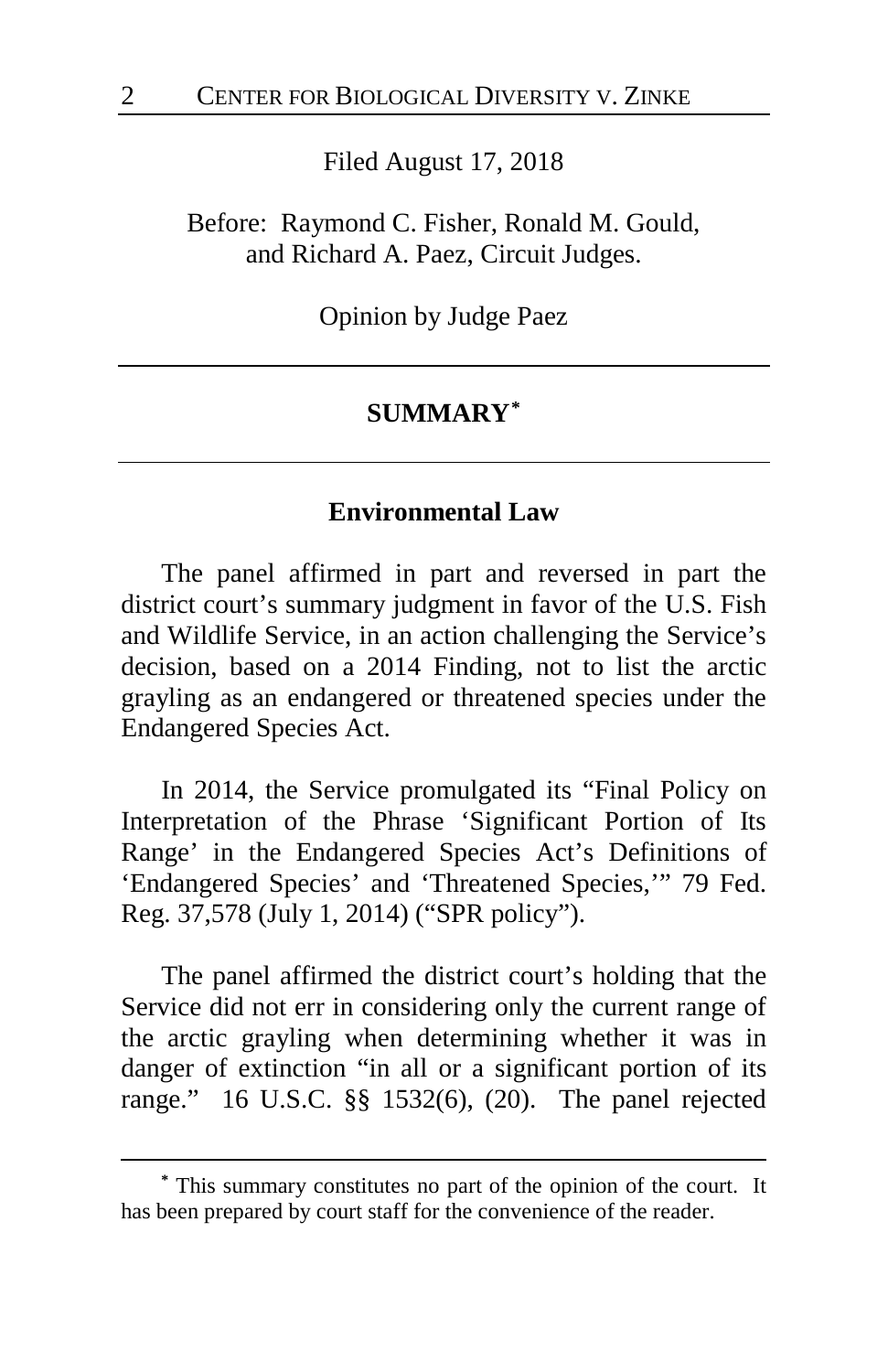plaintiffs' contention that it was bound by two prior decisions, *Defenders of Wildlife v. Norton*, 258 F.3d 1136 (9th Cir. 2001), and *Tucson Herpetological Society v. Salazar*, 566 F.3d 870 (9th Cir. 2009), in deciding whether "range" meant historical rather than current range. Applying *Chevron* analysis, the panel held that the meaning of "range" in 16 U.S.C. § 1532(6) and (20) was ambiguous; and concluded that the SPR policy's interpretation of "range" as "current range" for the purposes of 16 U.S.C. § 1532 was a reasonable interpretation of the statute, and warranted deference.

The panel held that the Service acted in an arbitrary and capricious manner in finding that the fluvial arctic grayling population was increasing because it ignored available biological data showing that the arctic grayling population in the Big Hole River in Montana was declining.

The panel held that the Service acted arbitrarily and capriciously by dismissing threats of low stream flows and high stream temperatures to the arctic grayling. Specifically, the panel held that the 2014 Finding's reliance on cold water refugia in the Big Hole River was arbitrary and capricious and the district court's summary judgment in favor of the Service of this issue was error, but the panel affirmed the district court's ruling on the cold water refugia issue in all other aspects.

The panel held that the Service acted in an arbitrary and capricious manner by failing to explain why the uncertainty of climate change favors not listing the arctic grayling when the 2014 Finding acknowledged the warming of water temperatures and decreasing water flow because of global warning.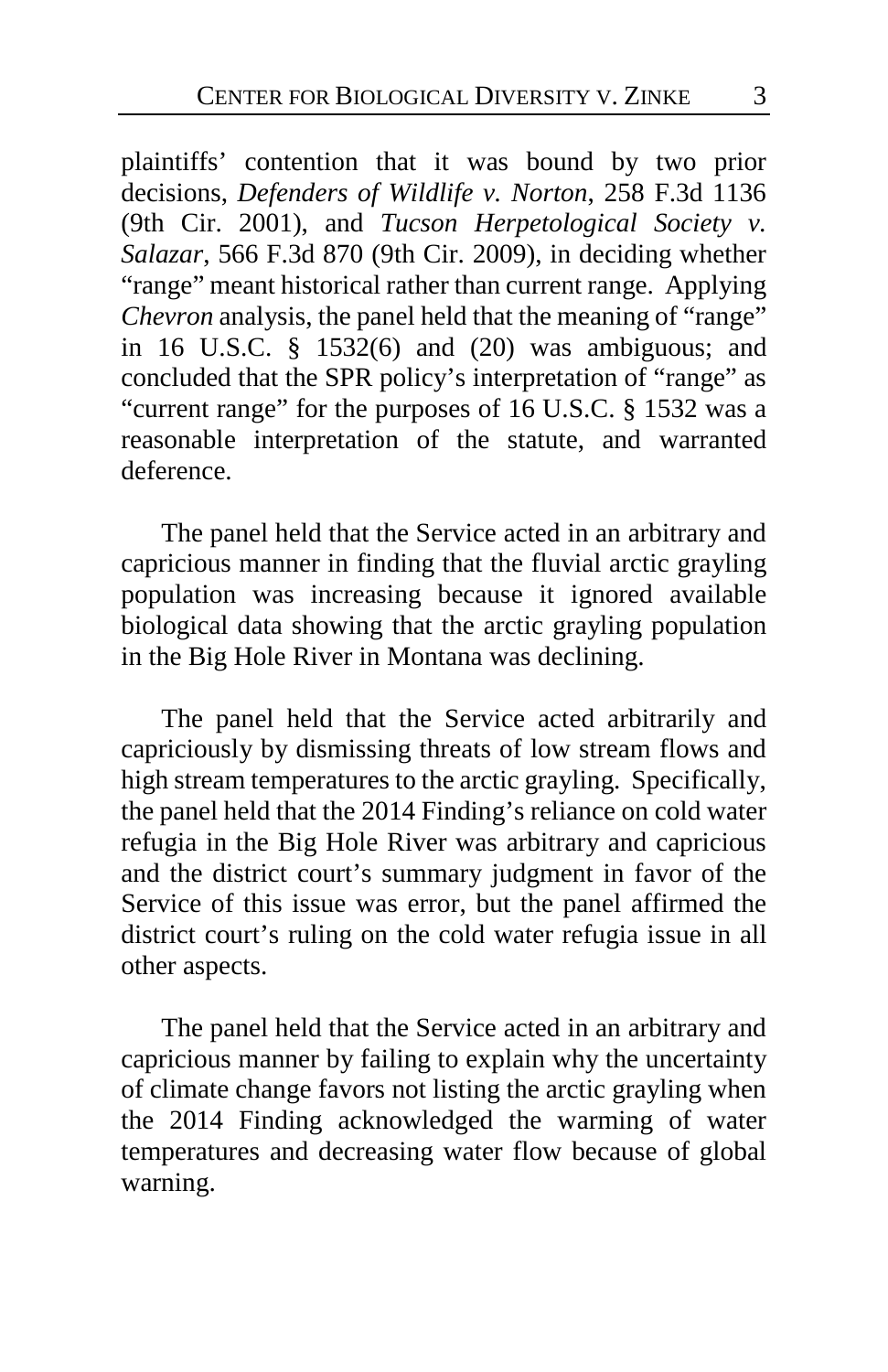The panel considered the Service's dismissal of threats of small population sizes. Affirming the district court, the panel held that the Service's determination that the arctic grayling's small population size did not pose a risk to genetic viability of the arctic grayling was not arbitrary or capricious. Reversing the district court, the panel held the 2014 Finding did arbitrarily rely on the Ruby River population to provide redundancy of fluvial arctic grayling beyond the Big Hole River and to minimize the risk from random environmental events.

The panel concluded that the 2014 Finding's decision that listing arctic grayling was not "warranted" was arbitrary and capricious. The panel remanded with directions to remand to the Service to reassess the 2014 Finding in light of this opinion.

### **COUNSEL**

Jenny K. Harbine (argued), Aurora R. Janke, and Timothy J. Preso, Earthjustice, Bozeman, Montana, for Plaintiffs-Appellants.

Thekla Hansen-Young (argued), Nicole M. Smith, Allen M. Brabender, and Andrew C. Mergen, Attorneys; Jeffrey H. Wood, Acting Assistant Attorney General; Environment and Natural Resources Division, United States Department of Justice, Washington, D.C.; Kate Williams-Shuck, Office of the Solicitor, United States Department of the Interior, Denver, Colorado; for Defendants-Appellees.

William A. Schenk (argued) and Zachary C. Zipfel, Special Assistant Attorneys General, Montana Department of Fish, Wildlife and Parks, Helena, Montana; Jeremiah Weiner,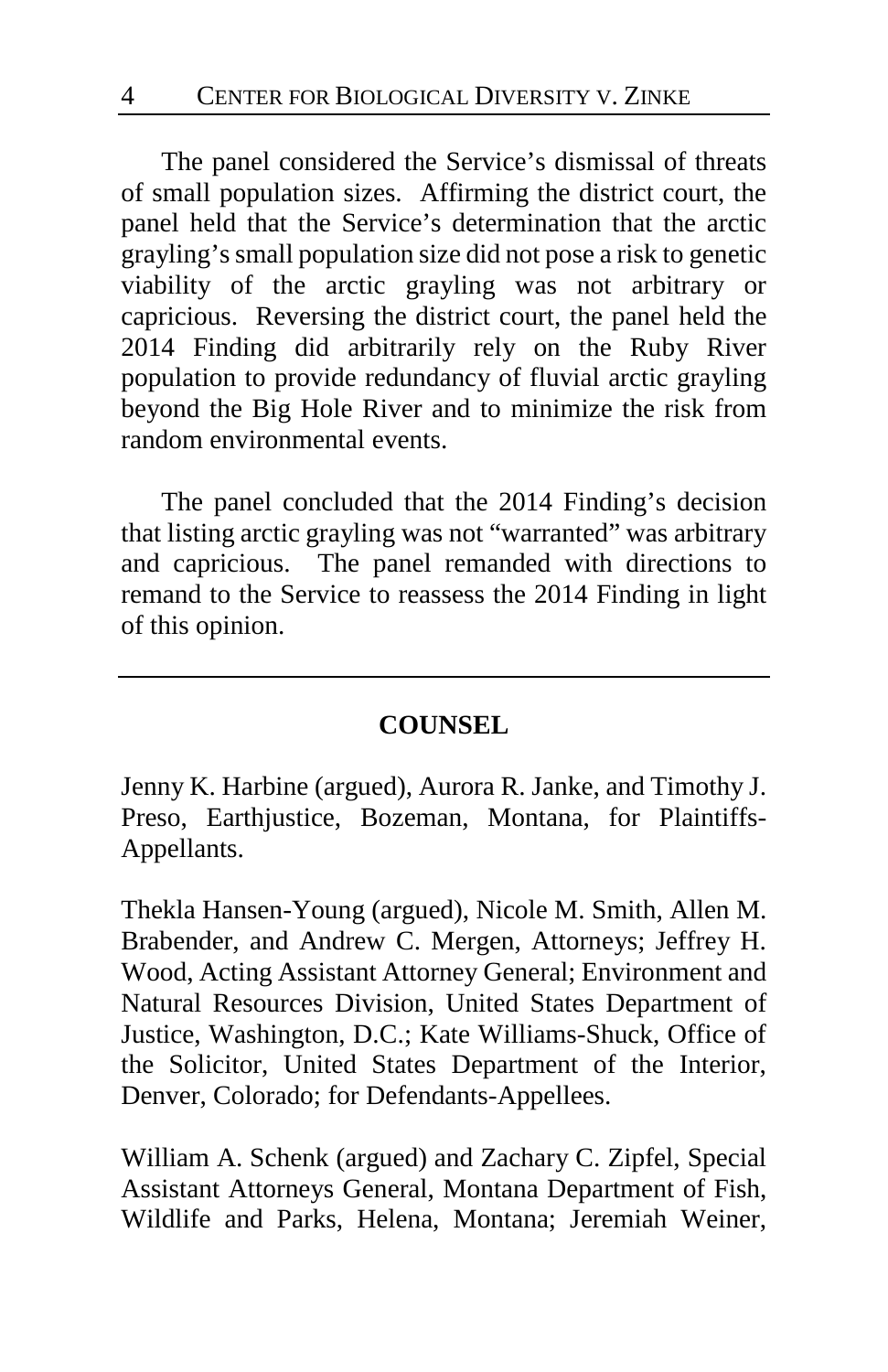Assistant Attorney General, Office of the Attorney General, Helena, Montana; for Intervenor-Defendants-Appellees.

Deborah A. Sivas, Alicia Thesing, and Isaac Cheng, Environmental Law Clinic, Mills Legal Clinic, Stanford, California, for Amici Curiae Law Professors and Scientists.

#### **OPINION**

PAEZ, Circuit Judge:

This Endangered Species Act ("ESA") case concerns the Upper Missouri River Valley Distinct Population Segment of Arctic Grayling ("arctic grayling"), a cold-water fish in the Salmonidae family. Before us is a challenge to the Fish and Wildlife Service ("FWS")'s decision not to list the arctic grayling as an endangered or threatened species under the ESA. Plaintiffs-Appellants Center for Biological Diversity, Western Watersheds Project, George Wuerthner, and Pat Mundy (collectively "CBD") argue that FWS erred in using an incorrect definition of "range" in determining whether the arctic grayling is extinct or in threat of becoming extinct "in a significant portion of its range." Additionally, CBD challenges several aspects of the listing decision as arbitrary and capricious.

The district court granted summary judgment in favor of FWS. We have jurisdiction under 28 U.S.C. § 1291. Because we conclude that in certain respects FWS acted in an arbitrary and capricious manner, we reverse the district court's order granting summary judgment with instructions to remand the arctic grayling listing decision to FWS for further consideration.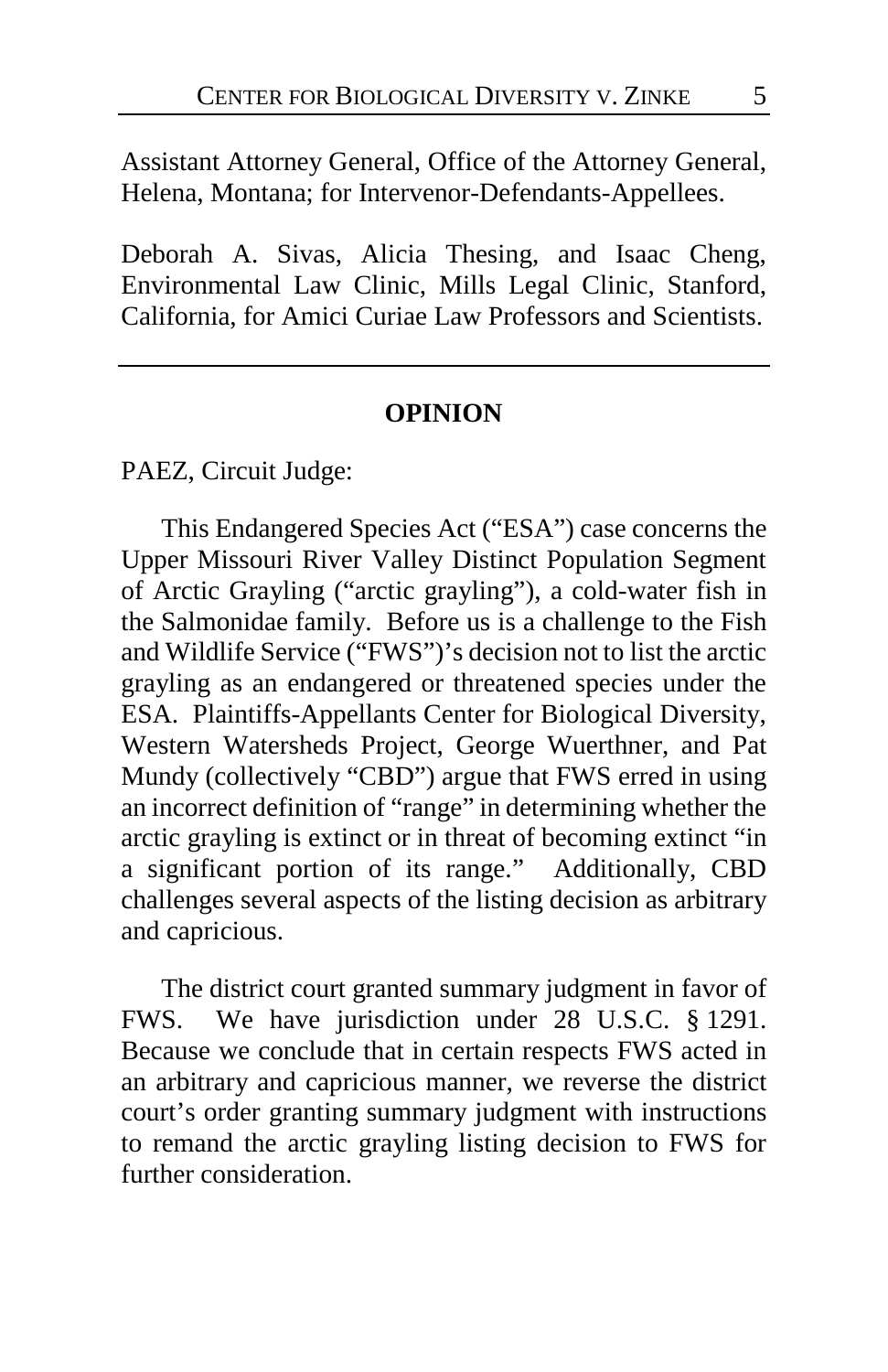#### **I.**

We begin by describing characteristics of the arctic grayling population, as relevant to the challenged listing decision. The arctic grayling is a cold-water fish belonging to the *Salmonidae* family.It has a trout-like body with a deeply forked tail and a sail-like dorsal fin. There are two types of arctic grayling: fluvial, which dwell in rivers and streams, and adfluvial, which dwell in lakes and migrate to streams to spawn.Historically, fluvial populations predominated in the Upper Missouri River.The two types of arctic grayling are genetically distinct, although experiments have shown some plasticity in the characteristics between adfluvial and fluvial populations. Although fluvial arctic grayling have been shown to adapt to lake environments, all attempts to introduce adfluvial arctic grayling to streams have failed. Given its adaptability, the fluvial population of arctic grayling is considered to be especially important to the survival of the species.

Within the contiguous United States, arctic grayling historically existed in Montana, Wyoming, and Michigan. Today, it exists only in the Upper Missouri River Basin in Montana.Due to a host of threats to the arctic grayling's habitat, it presently occupies only a small fraction of its historical range. Fluvial arctic grayling, for example, currently occupy less than ten percent of their historical range in the Missouri River system.There are presently twenty-six populations of arctic grayling in the Upper Missouri River Basin.Six of these—the Big Hole River, Ennis Reservoir/Madison River, Centennial Valley's lakes and tributaries, Mussigbrod Lake, Miner Lake, and Ruby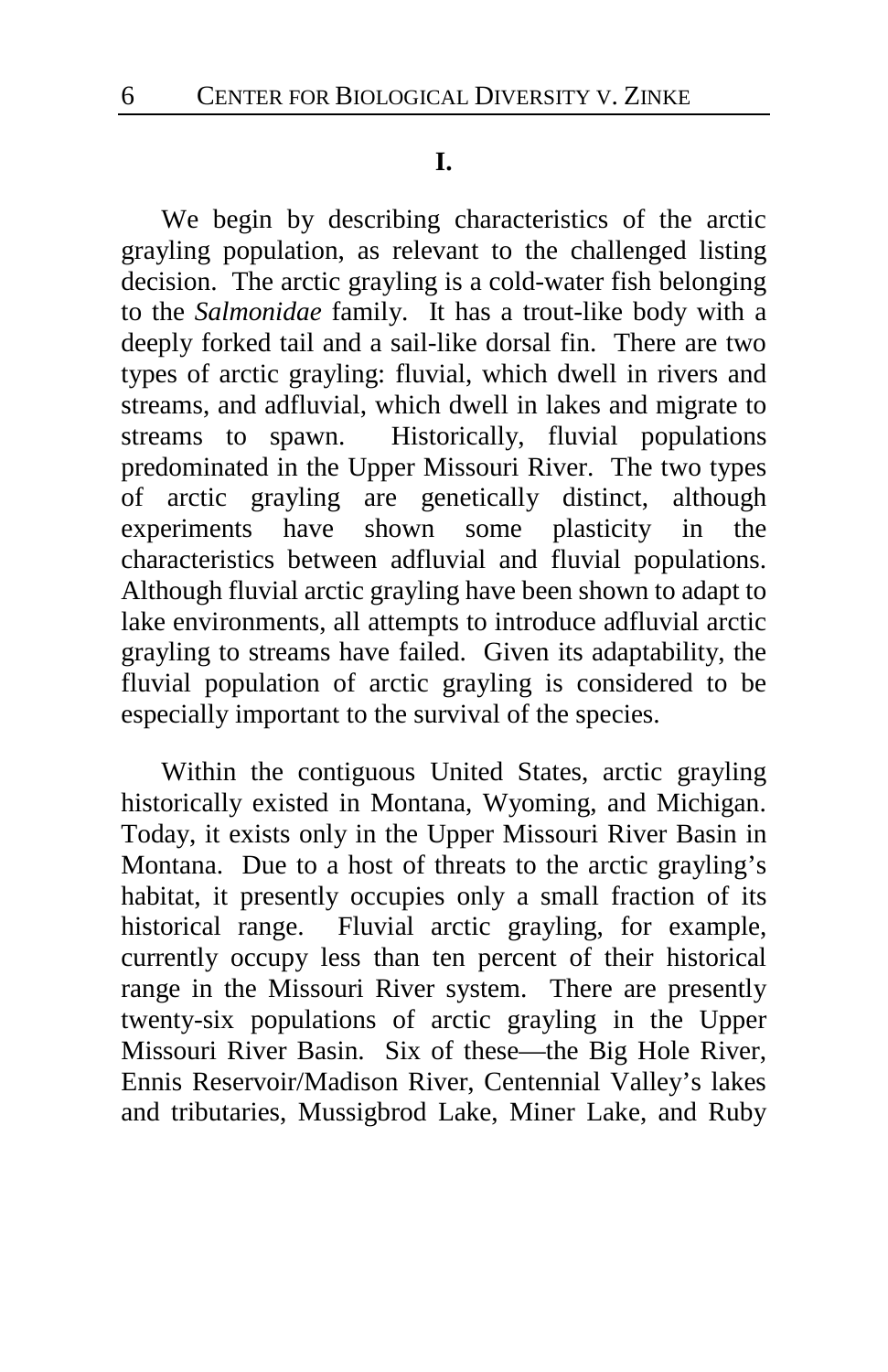River populations—are native populations.**[1](#page-6-0)** The other twenty populations have been introduced into habitat that was not part of the arctic grayling's historical range.Six of these introduced populations have no significant conservation value, as they have not yet become fully established.The other twenty populations—both native and introduced—have conservation value.**[2](#page-6-1)** Two of the populations—the Big Hole River and Ennis<br>Reservoir/Madison River populations—are located Reservoir/Madison River populations—are located primarily on private land, whereas the remaining eighteen are found either entirely or primarily on federal land.

Arctic grayling prefer cooler water temperatures; temperatures over 20 degrees Celsius (approximately 70 degrees Fahrenheit) can cause physiological stress and impair biological functions such as breeding. The upper incipient lethal temperature ("UILT") is 25 degrees Celsius (77 degrees Fahrenheit).**[3](#page-6-2)** The twenty-six arctic grayling populations in the Upper Missouri River Basin are "biogeographically important to the species" because they have adapted to warmer water temperatures in contrast to populations of arctic grayling outside of the Upper Missouri River Basin.Despite this adaptation, climate change threatens the arctic grayling. Less water in streams poses a

 $\overline{a}$ 

<span id="page-6-1"></span>**<sup>2</sup>** Of these twenty populations, sixteen are adfluvial, two are fluvial, and two more are mixed fluvial/adfluvial.

<span id="page-6-2"></span>**<sup>3</sup>** The UILT is the temperature at which there is a 50% survival for over a week in a "test population." Thus, if the water temperature were to remain this high for a week, scientists would predict 50% of the fish in the test population would perish.

<span id="page-6-0"></span>**<sup>1</sup>** Of these six native populations, only the Big Hole River population and Ruby River population—which contains just forty-two breeding adults—are entirely fluvial.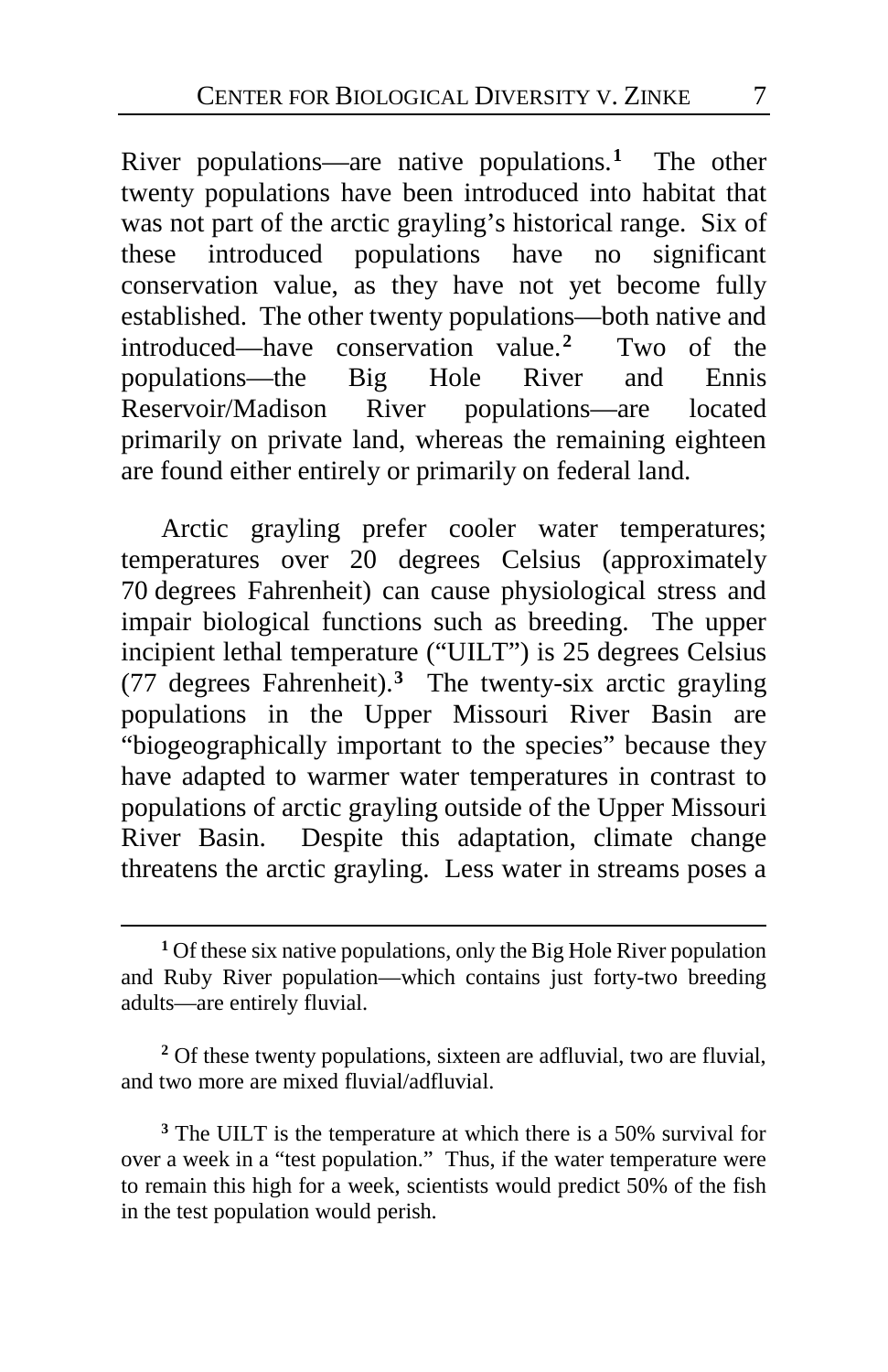threat to the arctic grayling.Droughts and warmer-thannormal air temperatures can reduce water levels and, consequently, raise water temperatures higher than the range of temperatures that the arctic grayling can tolerate.

### **II.**

FWS must follow certain ESA requirements when deciding whether to list a species as endangered or threatened. We briefly review those requirements. We next discuss the decades-long history of FWS listing decisions involving the arctic grayling. We then briefly review the procedural history of this case.

### **A.**

The ESA is "the most comprehensive legislation for the preservation of endangered species ever enacted by any nation." *Tenn. Valley Auth. v. Hill*, 437 U.S. 153, 180 (1978). It represents a commitment "to halt and reverse the trend toward species extinction, whatever the cost." *Id.* at 184; *see also* 16 U.S.C. § 1531(a)(1) (2012).

Under the ESA, the Secretary of the Interior ("Secretary") is charged with determining whether particular species should be listed as "threatened" or "endangered." 16 U.S.C. § 1533.**[4](#page-7-0)** An endangered species is "any species which is in danger of extinction throughout all or a significant portion of its range." *Id.* § 1532(6). A threatened species is "any species which is likely to become an endangered species within the foreseeable future throughout all or a significant portion of its range." *Id.* § 1532(20). The

<span id="page-7-0"></span>**<sup>4</sup>** The Secretary has delegated his authority to implement the ESA including his authority to make listing decisions—to FWS. *See*  50 C.F.R. § 402.01(b) (2017).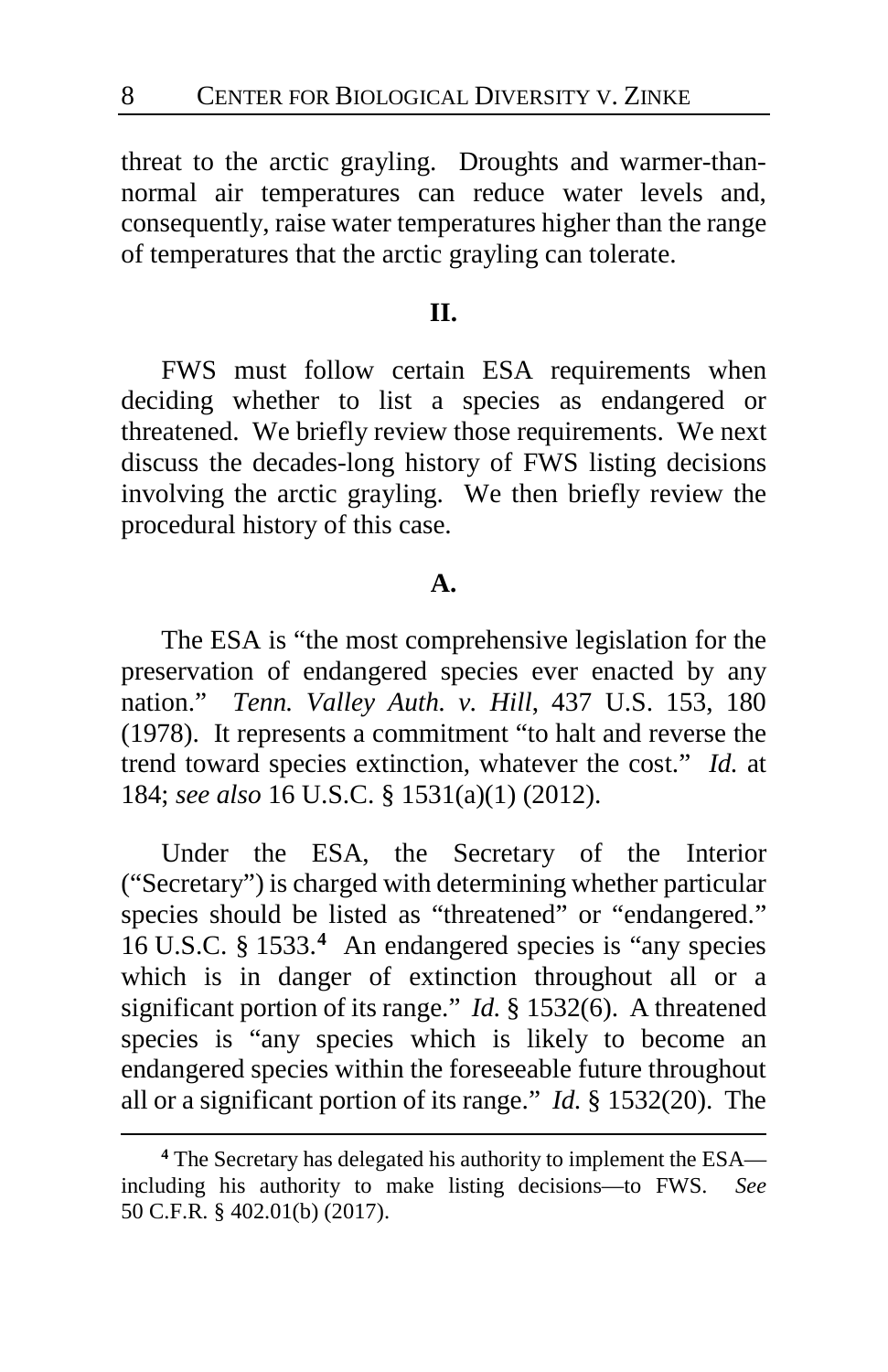term "species" includes subspecies and "any distinct population segment of any species of vertebrate fish or wildlife which interbreeds when mature." *Id.* § 1532(16). Under this definition, a distinct population segment of a species can be listed as an endangered or threatened species.

FWS must base its listing decision on "the best scientific and commercial data available." *Id.* § 1533(b)(1)(A). To comply with this requirement, FWS "cannot ignore available biological information." *Conner v. Burford*, 848 F.2d 1441, 1454 (9th Cir. 1988); *see also San Luis & Delta-Mendota Water Auth. v. Locke*, 776 F.3d 971, 995 (9th Cir. 2014) ("An agency complies with the best available science standard so long as it does not ignore available studies, even if it disagrees with or discredits them."). In making a listing decision, FWS must evaluate five factors: "(a) the present or threatened destruction, modification, or curtailment of [a species'] habitat or range; (b) overutilization for commercial, recreational, scientific, or educational purposes; (c) disease or predation; (d) the inadequacy of existing regulatory mechanisms; or (e) other natural or manmade factors affecting [the species'] continued existence." 16 U.S.C. § 1533(a)(1).

Anyone may petition FWS to list a species. *Id.*   $§$  1533(b)(3)(A). "To the maximum extent practicable," within ninety days of the petition FWS must determine whether the petition presents "substantial scientific or commercial information indicating that the petitioned action may be warranted." *Id.* If it does, FWS reviews the status of the species and makes a "12-month finding" that listing the species is either (a) not warranted; (b) warranted; or (c) warranted but precluded by higher priority pending proposals. *Id.* § 1533(b)(3)(B); 50 C.F.R. § 424.14. Species in the third category become "candidates" for listing, and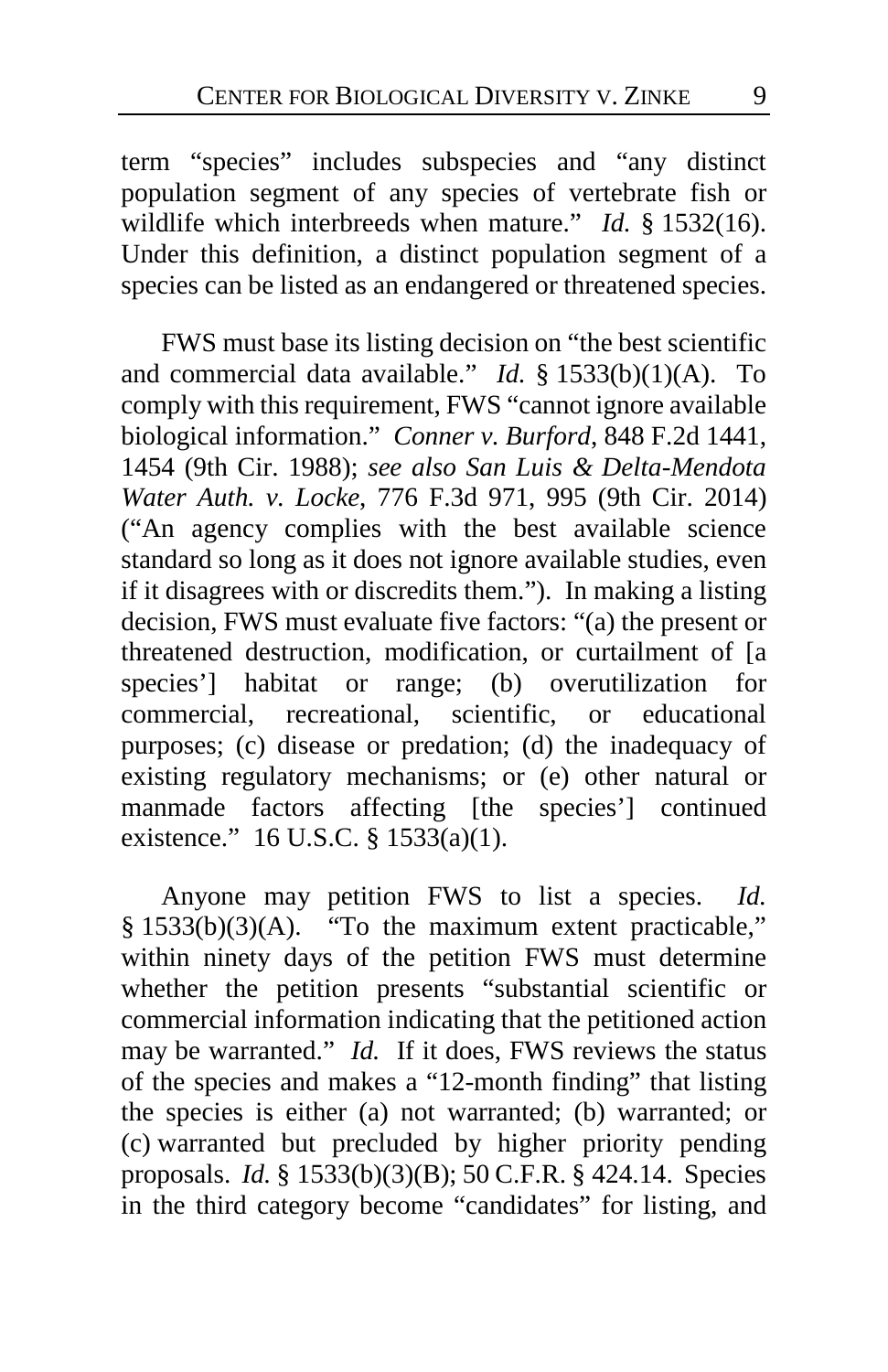FWS continues to review their status until it makes a "warranted" or "not warranted" finding. 16 U.S.C. § 1533(b)(3)(C)(i). Additionally, FWS assigns these species a listing-priority number. *See* Endangered Species Listing and Recovery Priority Guidelines, 48 Fed. Reg. 43,098, 43,098 (Sept. 21, 1983). A 12-month finding that listing is "not warranted" is subject to judicial review. 16 U.S.C.  $§ 1533(b)(3)(C)(ii).$ 

#### **B.**

FWS initially considered whether to list the arctic grayling as endangered or threatened in 1982. Endangered and Threatened Wildlife and Plants; Review of Vertebrate Wildlife for Listing as Endangered or Threatened Species, 47 Fed. Reg. 58,454 (Dec. 30, 1982).FWS determined that listing the arctic grayling was "possibly appropriate" but chose not to list it due to a lack of sufficient data. *Id.* at 58,454–55.Two of the plaintiffs in the current case— George Wuerthner and the Center for Biological Diversity**[5](#page-9-0)**—then petitioned FWS to list the fluvial arctic grayling as an endangered species.In response to that petition, FWS determined in 1994 that listing the arctic grayling was "warranted but precluded" by other listing obligations, as threats were of moderate-to-low magnitude due to "ongoing cooperative conservation actions." Endangered and Threatened Wildlife and Plants; Finding on a Petition to List the Fluvial Population of the Arctic Grayling as Endangered, 59 Fed. Reg. 37,738, 37,740–41 (July 25, 1994). FWS therefore gave the arctic grayling a listing priority of nine. *Id.* The arctic grayling maintained this status until 2003, when the Center for Biological

<span id="page-9-0"></span>**<sup>5</sup>** The Center for Biological Diversity was at the time called the Biodiversity Legal Foundation.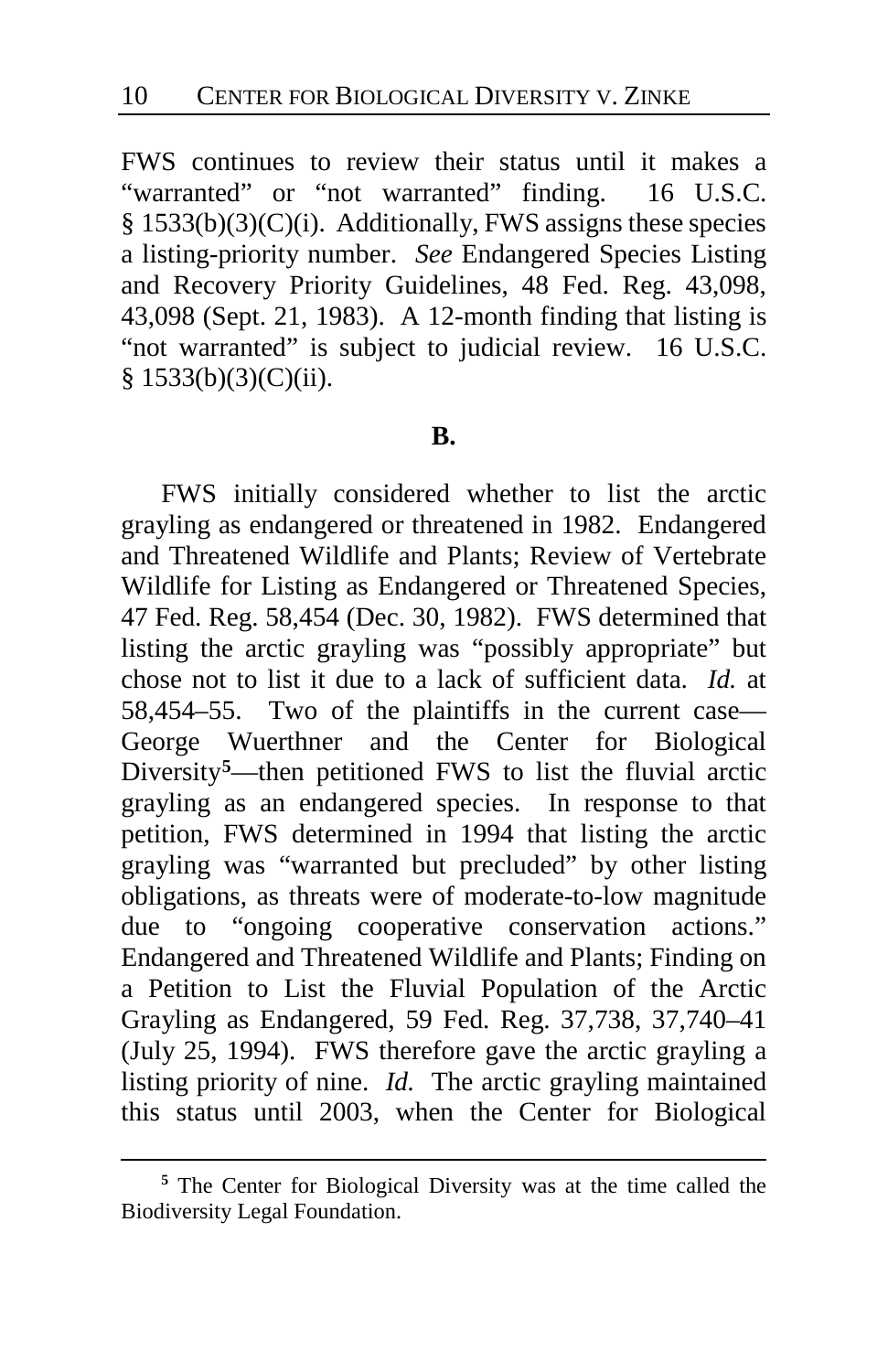Diversity and the Western Watersheds Project challenged the 1994 "warranted but precluded" decision in a complaint filed in the United States District Court for the District of Columbia.**[6](#page-10-0)** In response, FWS raised the listing priority of the arctic grayling to three, the highest priority that could be afforded to a distinct population segment.The plaintiffs responded with an amended complaint, requesting that FWS emergency list the arctic grayling as either endangered or threatened. The parties settled, with FWS agreeing to issue a revised listing determination by April 2007.

In April 2007, FWS concluded that the arctic grayling did not warrant protection because it was not a distinct population segment, and therefore could not be listed as an endangered or threatened species under the ESA. Endangered and Threatened Wildlife and Plants; Revised 12-Month Finding for Upper Missouri River Distinct Population Segment of Fluvial Arctic Grayling, 72 Fed. Reg. 20,305, 20,305 (Apr. 24, 2007).The Center for Biological Diversity, Federation of Fly Fishers, Western Watersheds Project, George Werthner, and Pat Munday filed an action in the District Court for District of Montana challenging the 2007 listing decision.**[7](#page-10-1)** The parties ultimately settled, with FWS stipulating that by August 30, 2010 it would determine whether listing the arctic grayling was warranted.In 2010, FWS published a revised listing decision, concluding that the arctic grayling was a distinct population segment and that listing was "warranted but precluded" by higher priority actions ("2010 Finding"). Endangered and Threatened

<span id="page-10-0"></span>**<sup>6</sup>** Ctr. for Biological Diversity v. U.S. Fish & Wildlife Serv., No. CIV.A. 03-1110(JDB) (D.D.C.).

<span id="page-10-1"></span>**<sup>7</sup>** Ctr. for Biological Diversity v. U.S. Fish & Wildlife Serv., 1:07 cv-00152-RFC (D. Mont.).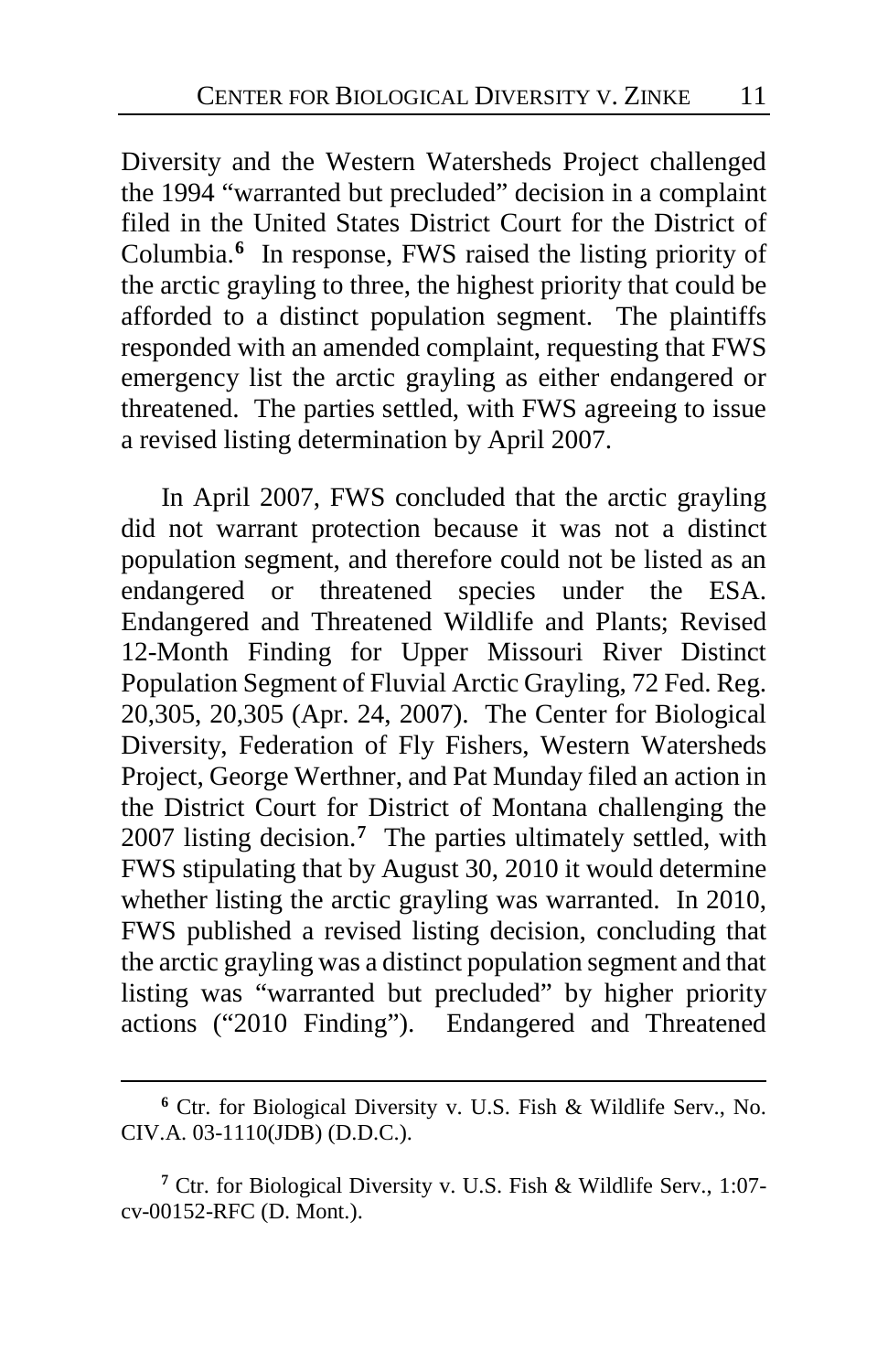Wildlife and Plants; Revised 12-Month Finding to List the Upper Missouri River Distinct Population Segment of Arctic Grayling as Endangered or Threatened, 75 Fed. Reg. 54,708, 54,708 (Sept. 8, 2010).

The 2010 Finding was based on a variety of threats facing the arctic grayling. For example, the 2010 Finding noted low abundance of arctic grayling and downward population trends, especially in the Big Hole River. *Id.* at 54,723. These trends played a role in FWS's evaluation of the arctic grayling's range and habitat. *Id.* The 2010 Finding also determined that low stream flows and high stream temperatures imperiled the arctic grayling, and showed resulting present and threatened destruction of grayling habitat or range. *Id.* at 54,726–30.Additionally, climate change was evaluated as an "other natural or manmade factor" that would "potentially intensify some of the significant current threats to all Arctic grayling populations." *Id.* at 54,739–40.In evaluating other factors relevant to the "warranted but precluded" decision, the 2010 Finding also found that small population sizes threatened the survival of the species. *Id.* at 54,740–41.The effective population was below the number needed for long-term genetic viability and stochastic events could threaten the survival of the arctic grayling due to its small population size. *Id*.

Shortly after the 2010 Finding, FWS settled numerous lawsuits in a multi-district litigation concerning the backlog of ESA listing decisions.**[8](#page-11-0)** As part of that settlement, FWS stipulated that it would issue either a proposed listing rule or

<span id="page-11-0"></span>**<sup>8</sup>** These cases were known as *In re Endangered Species Act Section 4 Deadline Litigation*, Misc. Action No. 10-377 (EGS), MDL Docket No. 2185 (D.D.C.).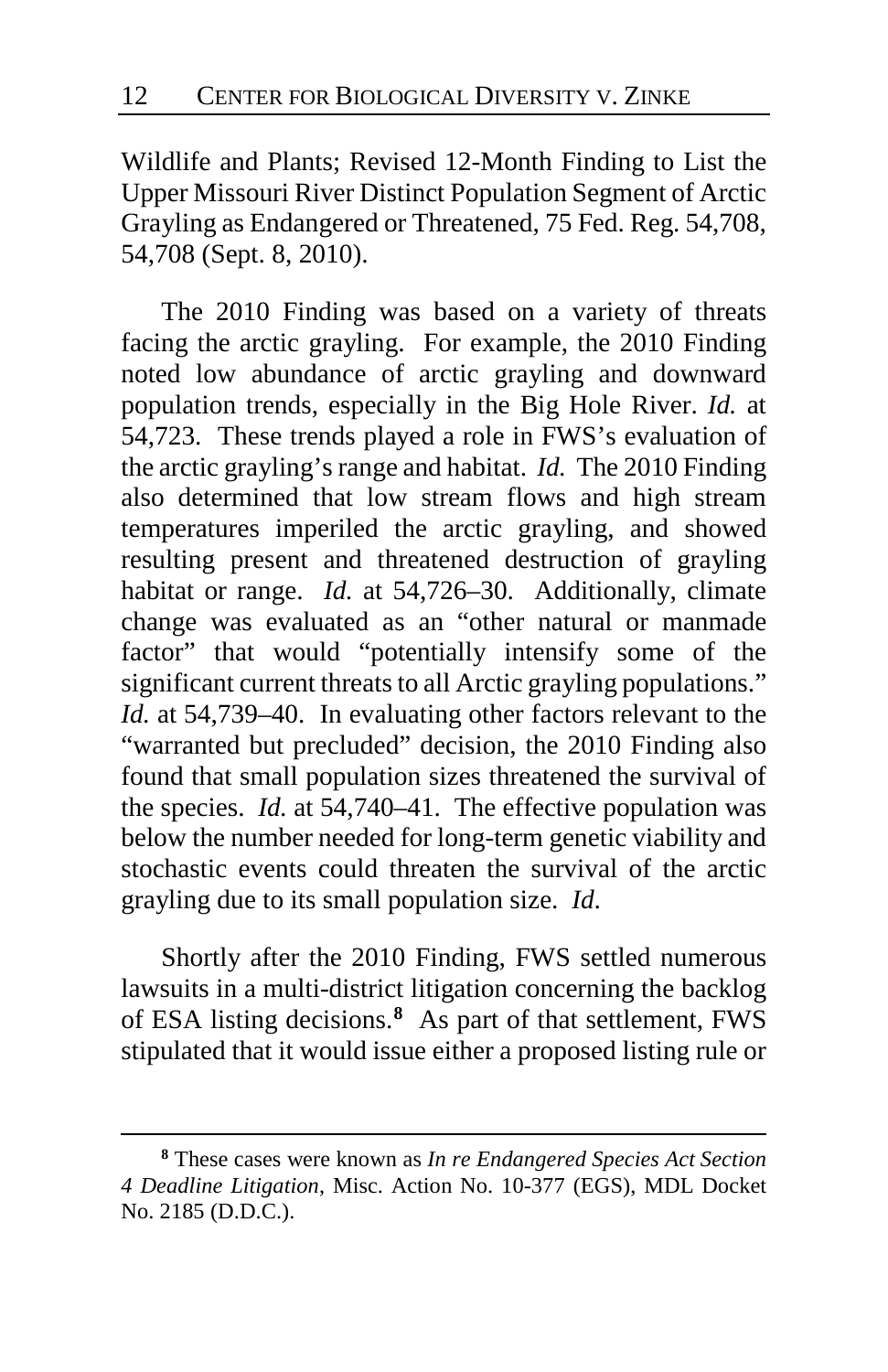a not-warranted finding for the arctic grayling by the end of fiscal year 2014.

As required, in 2014 FWS released its decision finding that listing the arctic grayling as endangered or threatened was not warranted ("2014 Finding"). Endangered and Threatened Wildlife and Plants; Revised 12-Month Finding on a Petition to List the Upper Missouri River Distinct Population Segment of Arctic Grayling as an Endangered or Threatened Species, 79 Fed. Reg. 49,384 (Aug. 20, 2014). The 2014 Finding was based on a number of conclusions, including some that were directly at odds with conclusions in the 2010 Finding. In contrast to the 2010 Finding, FWS found that the population of arctic grayling was actually increasing, including an increase in abundance of the two fluvial populations. The 2014 Finding relied on the Big Hole River Candidate Conservation Agreement with Assurances ("CCAA") and related Strategic Habitat Conservation Plan, in evaluating the threatened destruction, modification, or curtailment of arctic grayling habitat.**[9](#page-12-0)** *Id.* at 49,400–02. FWS found that the CCAA would mitigate threats from low stream flows and high water temperatures. *Id.* Additionally, FWS found that climate change was not a threat because the arctic grayling's increased abundance and distribution in conjunction with riparian restoration efforts mitigated climate-change effects. *Id.* at 49,407.The 2014 Finding also dismissed the risks from inbreeding and environmental

<span id="page-12-0"></span>**<sup>9</sup>** A CCAA is an agreement between FWS and non-Federal property owners. The property owners agree to manage their land in a manner that will reduce threats to a species in exchange for assurances against additional regulatory requirements if that species is later listed as threatened or endangered under the ESA.These CCAAs work to implement the broader Strategic Habitat Conservation Plan for the arctic grayling, which provides a framework for achieving positive biological outcomes for the arctic grayling.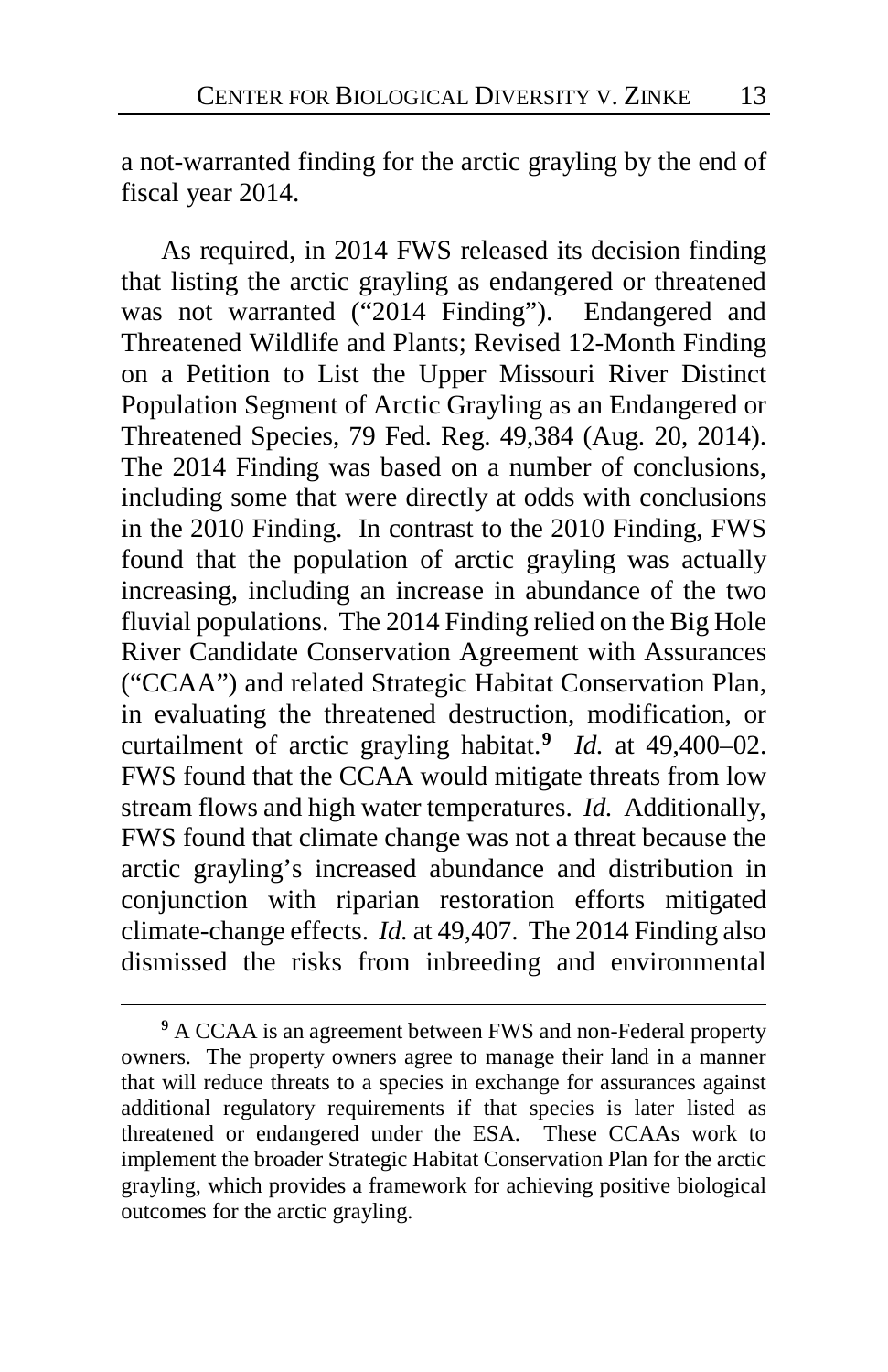disturbances because of increasing population numbers and geographic separation between populations.

In analyzing the curtailment of the arctic grayling's range, habitat fragmentation, and the effect of man-made disturbances on the arctic grayling, FWS considered the arctic grayling's historic range. In deciding whether the arctic grayling was threatened or endangered in a "significant portion of its range" as provided in 16 U.S.C. § 1532(6) and (20), however, FWS interpreted "range" as the arctic grayling's "current range" rather than the range it had historically inhabited.

### **C.**

In February 2015, CBD challenged FWS's negative listing decision by filing this action in the District Court for the District of Montana.CBD alleged that the 2014 Finding (1) arbitrarily relied on unsupported population increases to conclude that the arctic grayling is not threatened by small population size; (2) did not properly evaluate whether the arctic grayling is threatened by lack of water in streams and high water temperatures, which will only be exacerbated by global warming; and (3) did not properly analyze whether lost historical range constitutes a "significant portion of [the arctic grayling's] range."The State of Montana and the Montana Department of Fish, Wildlife and Parks (collectively, "Montana") intervened as defendants in the action.The parties filed cross-motions for summary judgment and the district court granted summary judgment in favor of FWS and Montana, rejecting each of CBD's claims.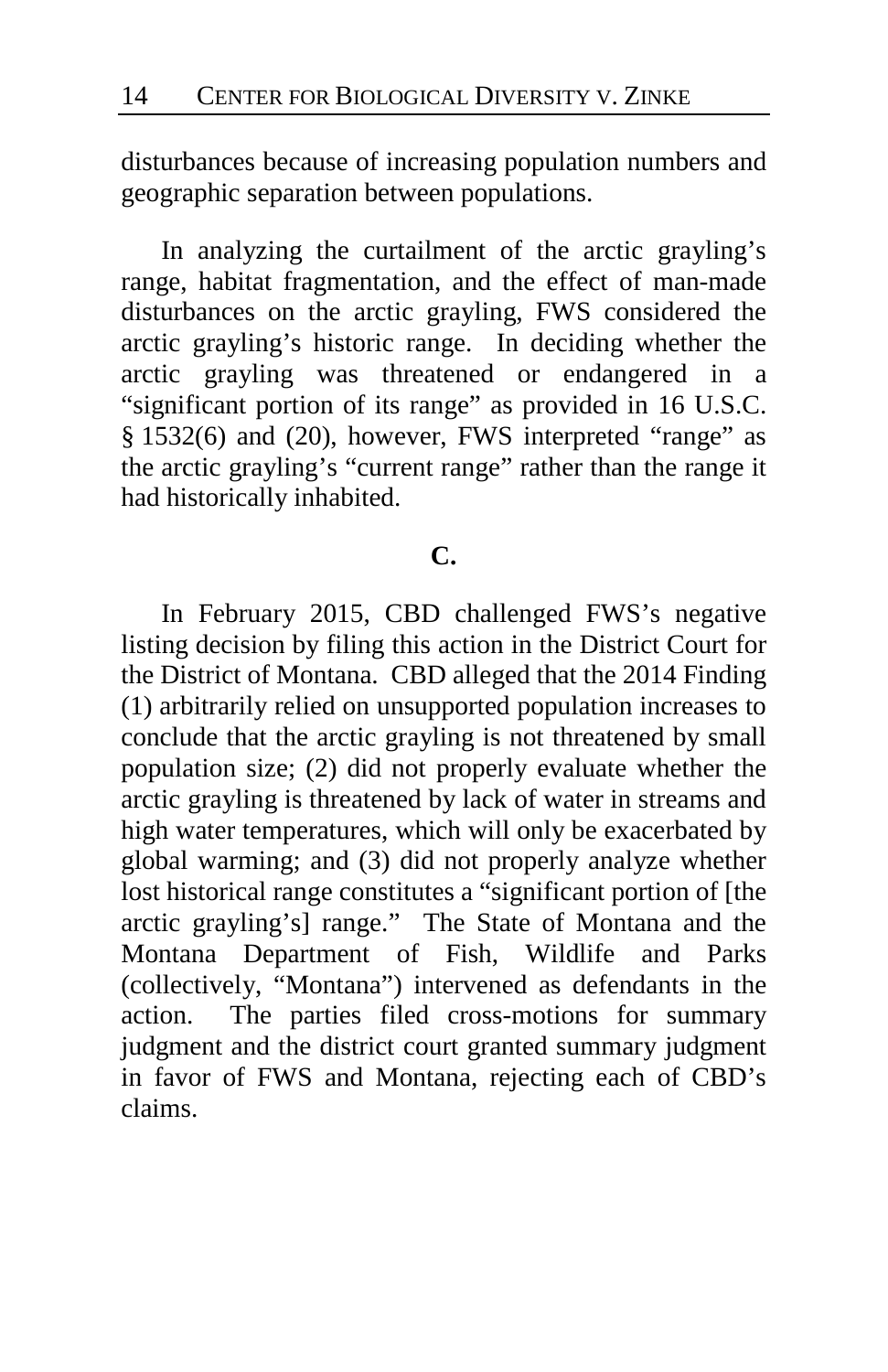### **III.**

We turn to the merits and address first CBD's claim that FWS erred in considering only the current range of the arctic grayling when determining whether it was in danger of extinction "in all or a significant portion of its range." 16 U.S.C. § 1532(6), (20). The district court concluded that FWS did not err by doing so. Reviewing the district court's summary judgment ruling de novo, we agree and affirm its ruling on this issue. *Greater Yellowstone Coal., Inc. v. Servheen*, 665 F.3d 1015, 1023 (9th Cir. 2011).

In 2014, FWS promulgated its "Final Policy on Interpretation of the Phrase 'Significant Portion of Its Range' in the Endangered Species Act's Definitions of 'Endangered Species' and 'Threatened Species,'" 79 Fed. Reg. 37,578 (July 1, 2014) ("SPR policy"). This policy defined "range" as follows:

> The range of a species is considered to be the general geographical area within which that species can be found at the time [FWS] makes any particular status determination. This range includes those areas used throughout all or part of the species' life cycle, even if they are not used regularly (e.g., seasonal habitats). Lost historical range is relevant to the analysis of the status of the species, but it cannot constitute a significant portion of a species' range.

*Id*. at 37,609.

As the SPR policy was enacted through notice-andcomment rulemaking procedures as required by 16 U.S.C. § 1533(h), we apply the deference framework established by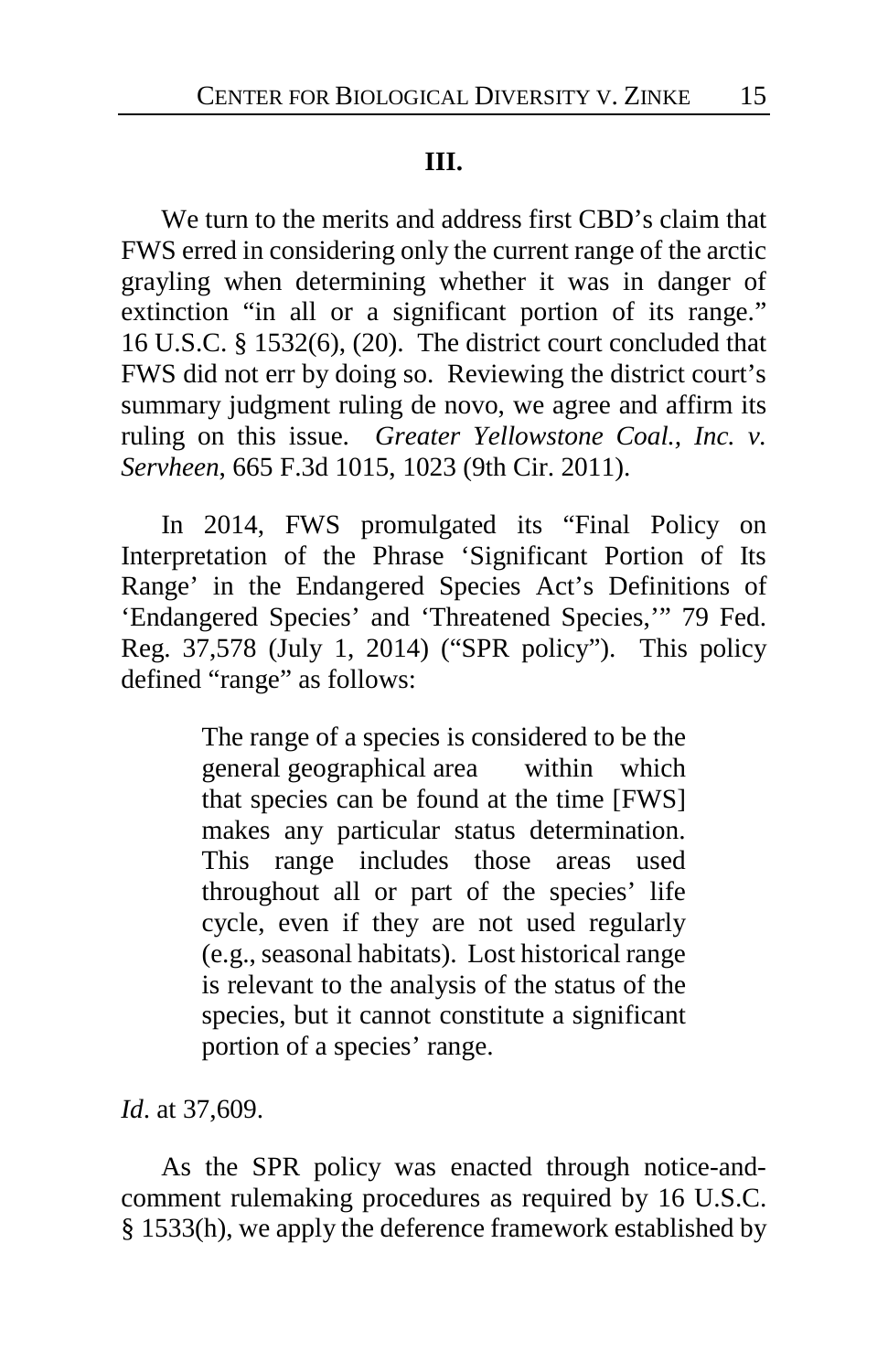*Chevron*. *See Nw. Ecosystem All. v. U.S. Fish & Wildlife Serv.*, 475 F.3d 1136, 1141–42 (9th Cir. 2007). We ask if the meaning of "range" in 16 U.S.C.  $\S$  1532(6) and (20) is ambiguous. If the term "range" is ambiguous, then we must defer to the SPR policy unless it is an unreasonable interpretation of the statute. *See Chevron U.S.A., Inc. v. Nat. Res. Def. Council, Inc.*, 467 U.S. 837, 842–43 (1984).

#### **A.**

Before addressing the first step of *Chevron*, we consider the significance of two of our prior decisions—*Defenders of Wildlife v. Norton*, 258 F.3d 1136 (9th Cir. 2001), and *Tucson Herpetological Society v. Salazar*, 566 F.3d 870 (9th Cir. 2009). CBD argues that these two cases hold that "range" means historical range rather than current range for the purposes of 16 U.S.C. § 1532(6) and (20), and therefore we are bound by our precedent to invalidate the SPR policy. A prior appellate court decision construing a statute controls over a later agency decision "only if the prior court decision holds that its construction follows from the unambiguous terms of the statute and thus leaves no room for agency discretion." *Nat'l Cable & Telecomms. Ass'n v. Brand X Internet Servs.*, 545 U.S. 967, 982–83 (2005). We conclude that neither of our previous decisions held that "range" unambiguously means "historical range."

In *Defenders of Wildlife*, we held that it was error for the Secretary to fail to list the flat-tailed horned lizard as "endangered" or "threatened" based on a finding that adequate habitat existed on public land for the lizard, despite recognizing that the lizard faced threats on private land. 258 F.3d at 1140. We analyzed the phrase "in danger of extinction throughout . . . a significant portion of its range" to determine if it required considering the threats that the lizard faced on private land. *Id.* at 1140–41. We concluded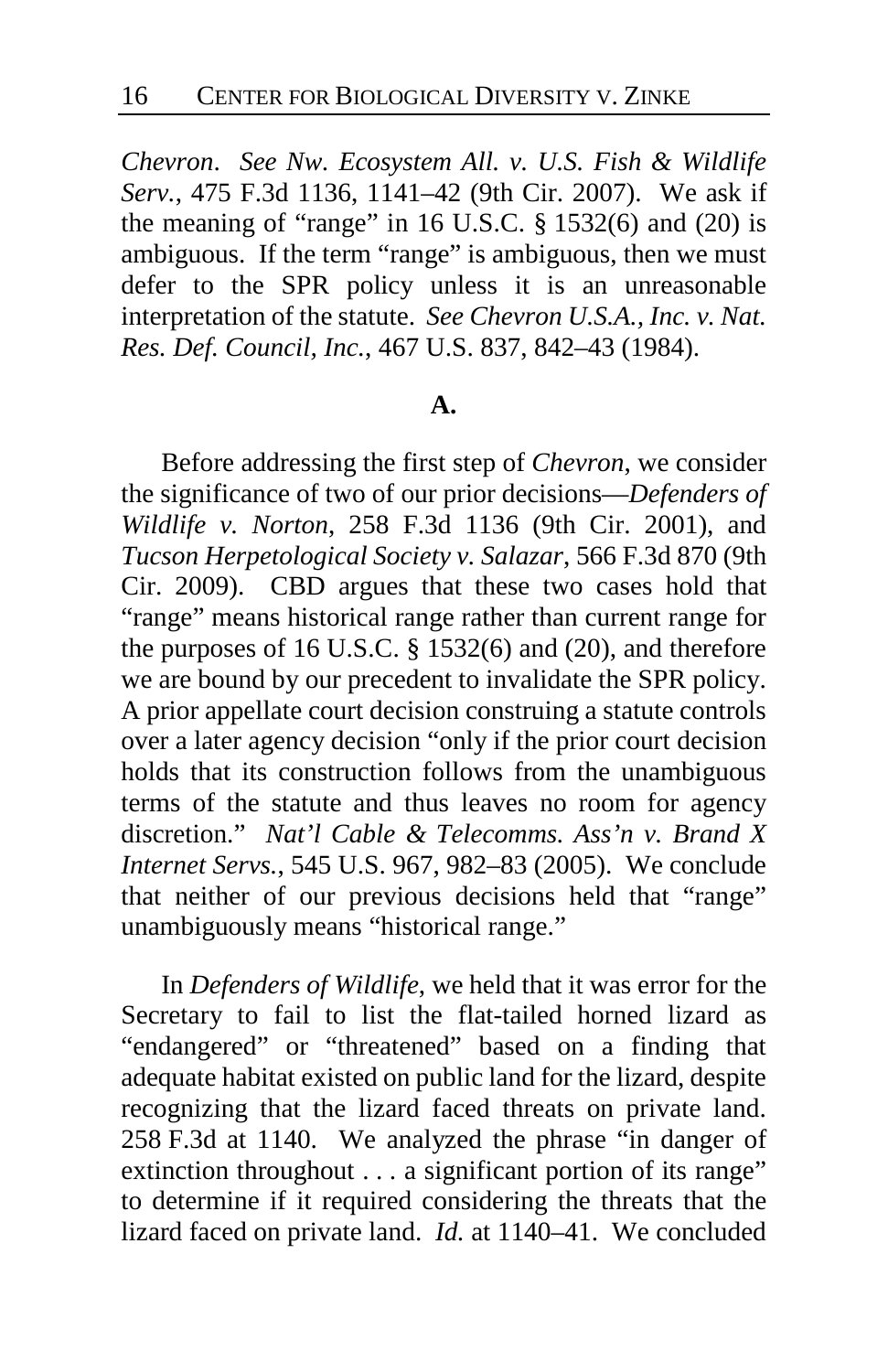that "significant portion of its range" is inherently ambiguous, and therefore the Secretary has a "wide degree of discretion in delineating [what] 'a significant portion of its range'" means. *Id.* at 1145. We noted, however, that where "it is on the record apparent that the area in which the [species] is expected to survive is much smaller than its historical range, the Secretary must at least explain her conclusion that the area in which the species can no longer live is not a 'significant portion of its range.'" *Id*. Because the Secretary did not address whether the private land it discounted was sufficient to render the lizard "extinct . . . in a significant portion of its range," we reversed and remanded. *Id.* at 1146–47.

*Tucson Herpetological Society*, which also involved the flat-tailed horned lizard, interpreted *Defenders of Wildlife* to mean that the criteria for "significance" is undefined, but that FWS must "develop some rational explanation for why the lost and threatened portions of a species' range are insignificant before deciding not to designate the species for protection." 566 F.3d at 876–77. Additionally, we concluded that *Defenders of Wildlife* required FWS to analyze lost historical range. *Id.* We ultimately held that FWS had properly analyzed the flat-tailed horned lizard's lost historical range. *Id.* at 878.

Although *Defenders of Wildlife* and *Tucson Herpetological Society* held that FWS must at least explain why the lost and threatened portions of a species' range are insignificant before disregarding historical range, it does not follow from their holdings that the ESA's use of "range" in 16 U.S.C. § 1532 unambiguously refers to the species' current range. Rather, we have noted that the phrase "extinct throughout  $\dots$  a significant portion of [a species'] range" is ambiguous. *See Defs. of Wildlife*, 258 F.3d at 1141. Because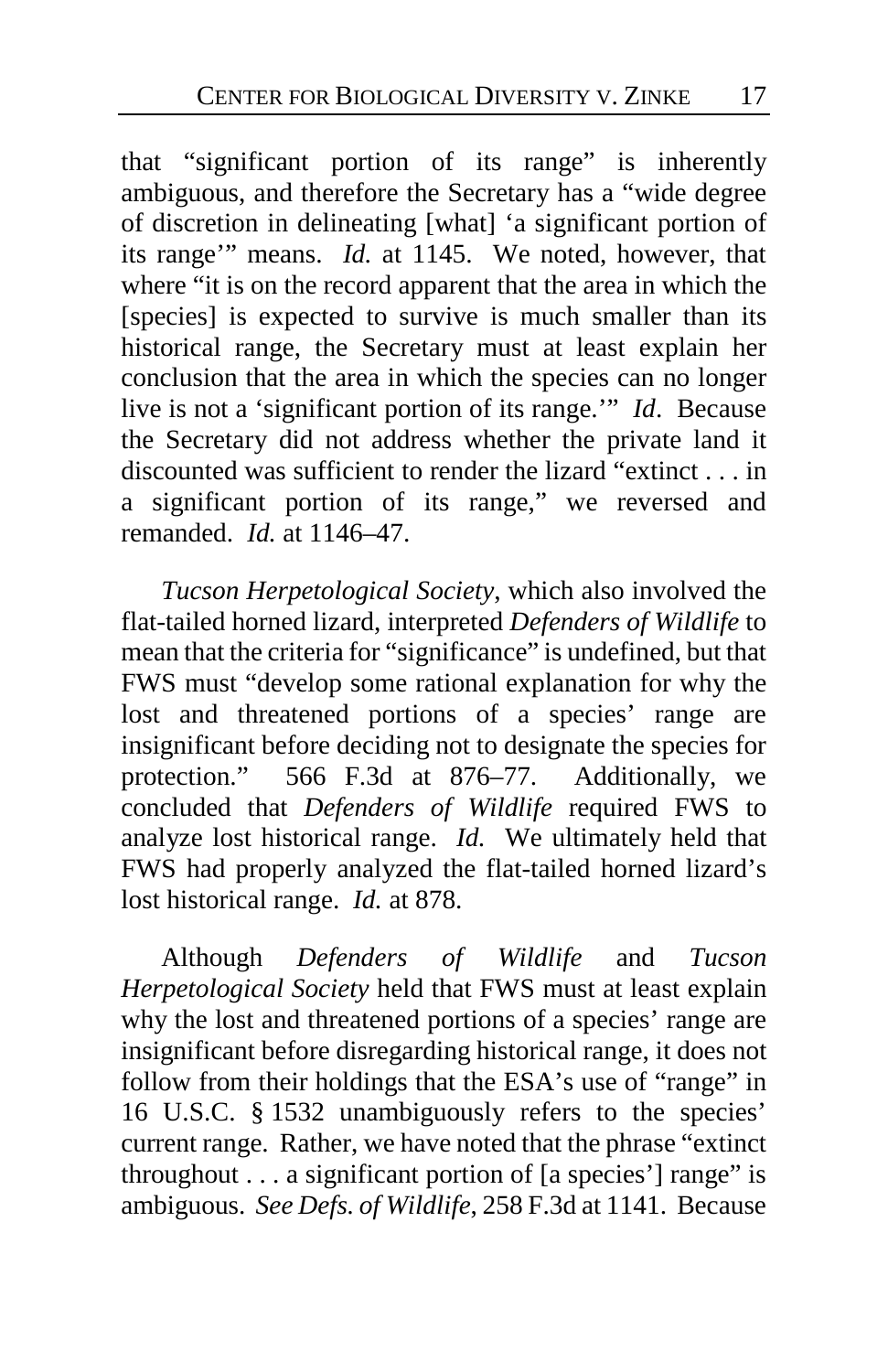neither of these cases provide a clear statement that "range" unambiguously means "historical range," we proceed to consider CBD's other arguments in favor of such a reading. *See Brand X*, 545 U.S. at 982–83.

#### **B.**

Under *Chevron,* first we must ask if the meaning of "range" in 16 U.S.C.  $\S$  1532(6) and (20) is ambiguous. CBD argues that the term "range" unambiguously means a species' historical range. Although the term "range" is not defined in the ESA, CBD argues that using traditional tools of statutory construction, we can ascertain that Congress unambiguously intended "range" to mean "historical range" and therefore that "intention is the law and must be given effect." *Chevron*, 467 U.S. at 843 n.9.

Whether FWS's interpretation of range in the SPR policy deserves deference under *Chevron* is a question of first impression in this circuit. The D.C. Circuit recently considered this question in *Humane Society of the United States v. Zinke*, 865 F.3d 585 (D.C. Cir. 2017), and concluded that deference was warranted. In doing so it analyzed the dictionary definition of the word "range," its use in 16 U.S.C. § 1532(6) and (20) and the use of "range" in three other parts of the ESA to determine that "range" was ambiguous. *Id.* at 604*.* For the following reasons, we agree that "traditional rules of statutory construction do not answer the question of whether 'range' means current or historical range." *Id.*

Starting with the text of 16 U.S.C. § 1532(6) and (20), the word "range" is ambiguous as to whether it means current or historical range. "Range" is commonly defined as "a geographical reference to the physical area in which a species lives or occurs." *Id.* (citing 8 *The Oxford English*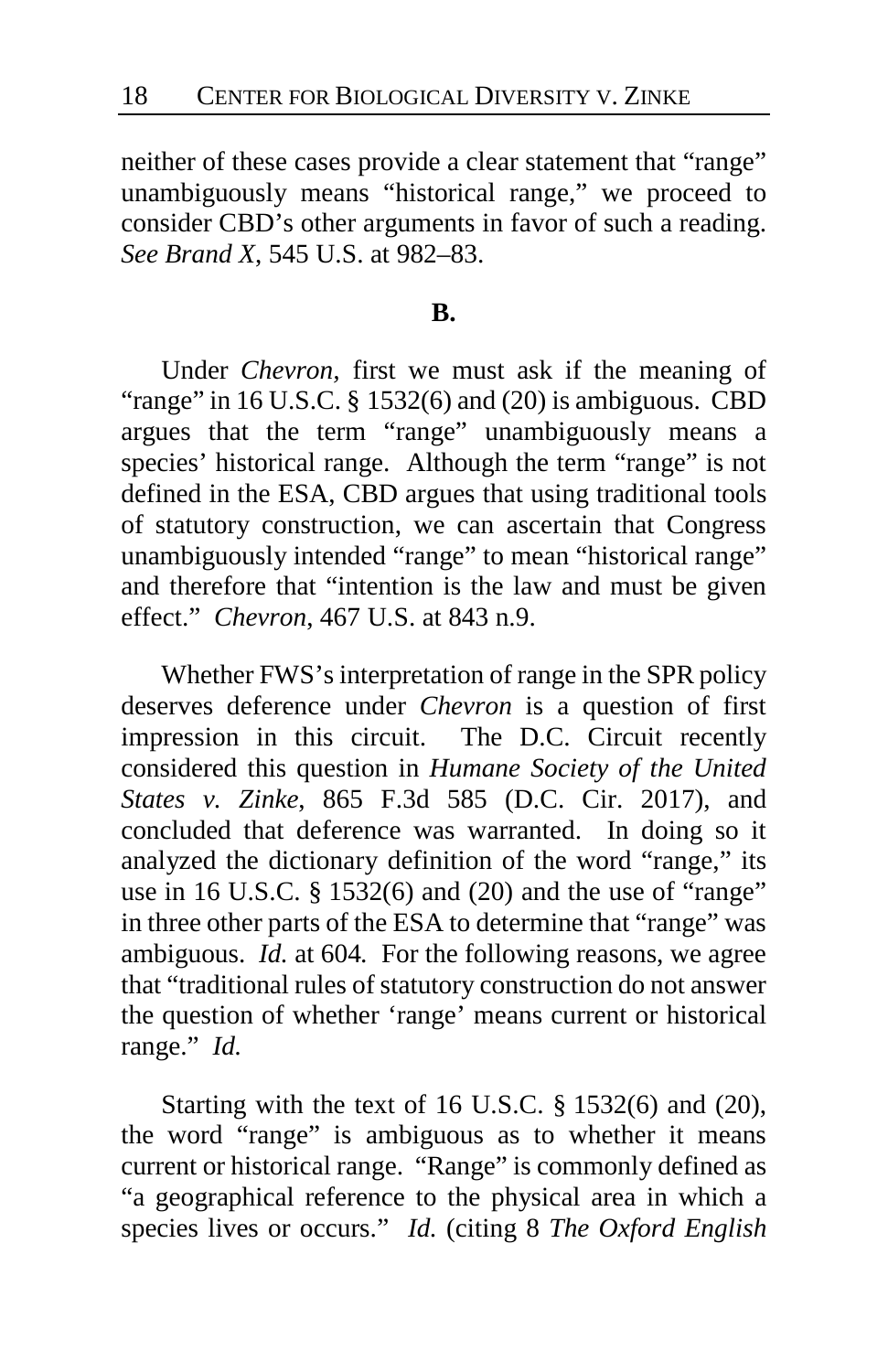*Dictionary* 139 (def. 7) (1933)). This definition, however, does not provide clarity to the meaning of "range." One could argue that the use of the present tense in the definition—"lives or occurs"—may suggest that range means "current range." As the D.C. Circuit observed, however, the use of the present tense is likely a function of dictionary drafting. *Id.* We agree with the D.C. Circuit that the dictionary definition of the word "range" itself does not shed much light on Congress's intent.

The text of 16 U.S.C. § 1532 as a whole tells us equally little. An endangered species is one that "is in danger of extinction throughout all or a significant portion of its range." 16 U.S.C. § 1532(6). Similarly, a "threatened species" is "any species which is likely to become an endangered species within the foreseeable future throughout all or a significant portion of its range." 16 U.S.C. § 1532(20). The SPR policy explains that because these definitions are phrased in the present tense, "range" means current range. "[T]o say a species 'is in danger' in an area where it no longer exists—i.e., in its historical range where it has been extirpated—is inconsistent with common usage." 79 Fed. Reg. at 37,583.

Like the D.C. Circuit, we conclude that the use of the present tense in §1532(6) and (20) does not mean that "range" must mean "current range." The placement of the present-tense "is" seems to require that the species "*currently* be endangered or threatened within its range, not to dictate the temporal scope of geographical evidence [FWS] is to consider." *Humane Soc'y*, 865 F.3d at 604. As we explained in *Defenders of Wildlife*, "a species can be extinct 'throughout . . . a significant portion of its range' if there are major geographical areas in which it is no longer viable but once was." 258 F.3d at 1145.CBD similarly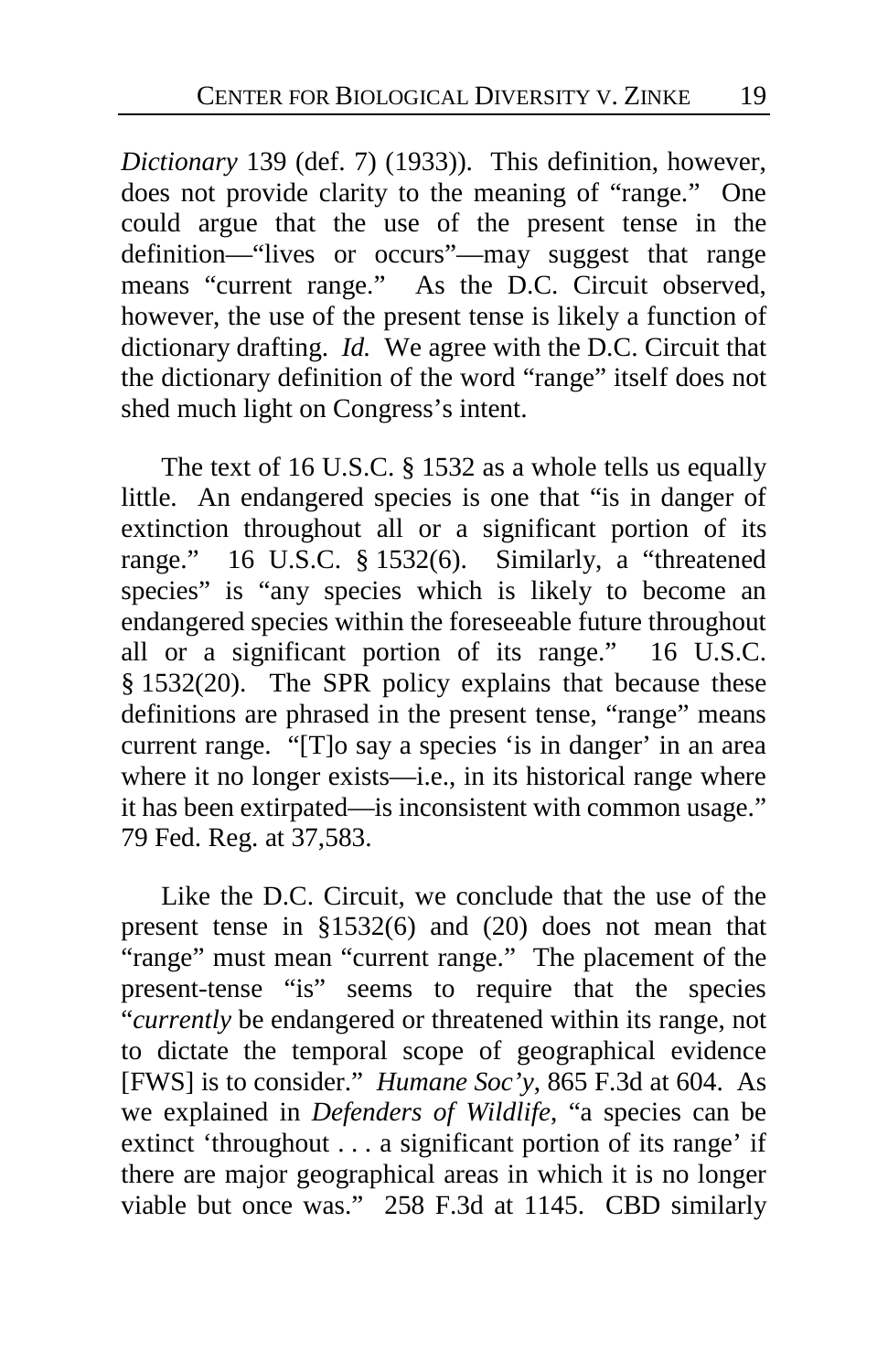notes that a species can be "in danger" even in an area where it does not currently exist but could in the future, if habitat degradation endangers the possibility of reintroduction to that habitat.**[10](#page-19-0)** The statutory text does not demonstrate that Congress unambiguously intended "range" to mean either "current" or "historical range."

Because the text of 16 U.S.C. § 1532(6) and (20) does not conclusively shed light on the scope of the word "range," we next consider the statutory framework of the ESA and the other uses of the word "range" throughout the statute. *See Sullivan v. Everhart*, 494 U.S. 83, 89 (1990) ("In ascertaining the plain meaning of the statute, the court must look to the particular statutory language at issue, as well as the language and design of the statute as a whole." (citation omitted)). Outside of the definitions of "endangered" and "threatened" species, the term "range" appears three times in the ESA.

The first use of "range" is in section  $4(a)(1)$  of the ESA, which lists "the present or threatened destruction, modification, or curtailment of [a species'] habitat or range" as one factor that FWS considers in its listing decision. 16 U.S.C.  $\S$  1533(a)(1)(A). This reference to "range" is "as textually indeterminate as the initial use of the term in [16 U.S.C. §] 1532." *Humane Soc'y*, 865 F.3d at 604. Indeed, while "present" may modify "habitat or range," it more likely modifies "destruction, modification, or

<span id="page-19-0"></span>**<sup>10</sup>** This interpretation has some force in light of the ESA provisions that seek to recover lost range once a species is listed. *See, e.g.,*  16 U.S.C. §§ 1533(a)(3), 1539(j)(2)(A). Indeed, in this case many of the current arctic grayling populations were reintroduced into their current habitats.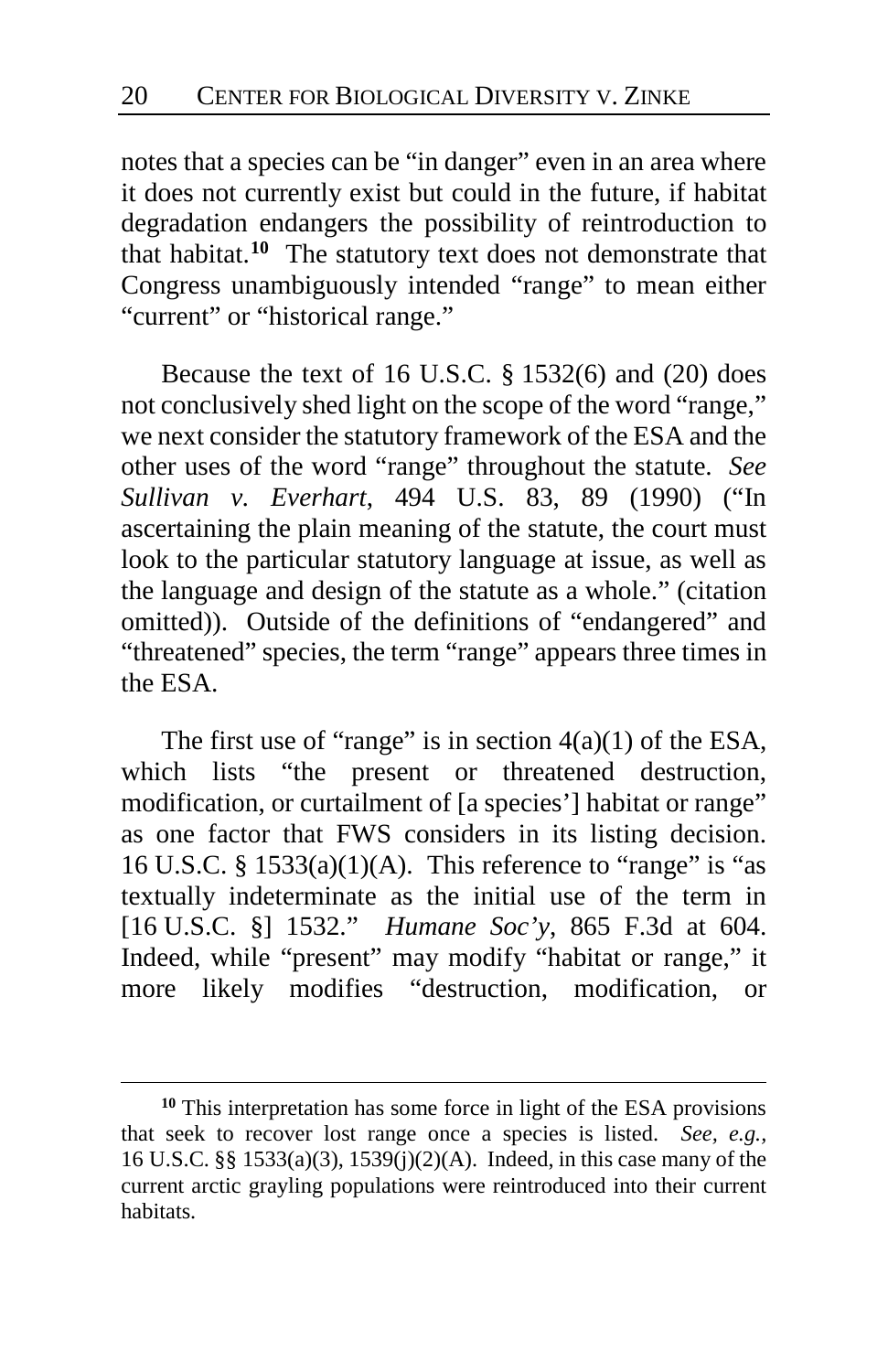curtailment." The use of the word "range" in this section does not shed any light on Congress's intent.

The next use of "range" is in section  $4(c)(1)$ , which requires FWS to specify "over what portion of its range [the species] is endangered or threatened, and specify any critical habitat within such range."  $16$  U.S.C.  $\frac{2}{3}$  1533(c)(1). We acknowledge that legislative history indicates that in this section of the ESA, Congress used "[t]he term 'range' . . . in the general sense [to] refer[] to the historical range of the species." H.R. Rep. No. 95-1625, at 18 (1978), *reprinted in* 1978 U.S.C.C.A.N. 9453, 9468. Combined with the "presumption that a given term is used to mean the same thing throughout a statute," *see Brown v. Gardner*, 513 U.S. 115, 118 (1994), this legislative history provides support for interpreting "range" as meaning historical range in 16 U.S.C. § 1532(6) and (20) as well.

We are not convinced that this lone indicator of legislative intent disposes of all ambiguity as to the scope of "range" throughout the ESA. The SPR Policy reads section  $4(c)(1)$  as "an informational rather than a substantive provision," that is, an instruction that the agency should specify where a species is endangered or threatened and identify the critical habitat in those areas. 79 Fed. Reg. at 37,583. Indeed, as FWS recognizes, reading section 4(c)(1) as a substantive provision may actually limit the scope of protection for species under the ESA, as in that case critical habitat could only be designated in the species' "range." *Id*. In sum, we agree with the D.C. Circuit that this section also does not unambiguously shed light on Congress's intended meaning of "range."

The third use of "range" in the ESA is found in section 10(j), which "authorize[s] the release . . . of any population . . . of an endangered species or a threatened species outside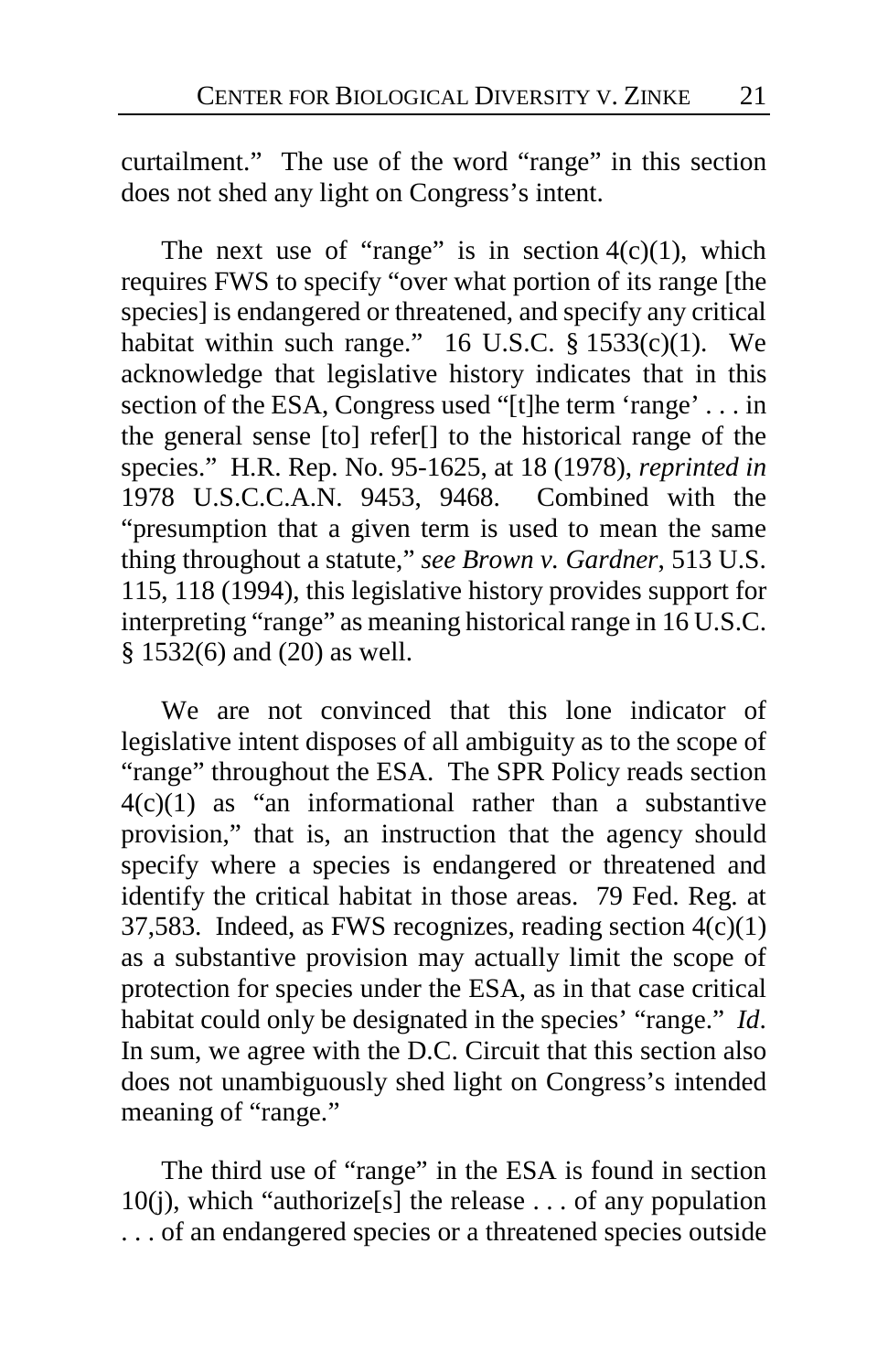the current range of such species." 16 U.S.C.  $§ 1539(i)(2)(A)$ . As the D.C. Circuit noted, this provision cuts both ways. *Humane Soc'y*, 865 F.3d at 604. On the one hand, the use of the word "current" as a qualifier to "range" in section 10(j) could indicate that elsewhere in the ESA "range" means "historical range." *See, e.g.*, *Duncan v. Walker*, 533 U.S. 167, 174 (2001) (describing the rule against surplusage). By using "current range" in section 10(j), Congress knew how to limit "range" to mean "current range," and therefore it could have intended the broader historical meaning in 16 U.S.C. § 1532(6) and (20). *See Hamdan v. Rumsfeld*, 548 U.S. 557, 578 (2006). On the other hand, the use of "current range" in section 10(j) "could also be read to corroborate [FWS's] view, since 'current range' . . . may refer to the listed range of the endangered or threatened species." *Humane Soc'y*, 865 F.3d at 604. The use of "range" in section  $10(i)$  does not compel the conclusion that "range" should be read to unambiguously mean "historical range."

Considering the statutory framework as a whole, then, the term "range" in 16 U.S.C.  $\S$  1532(6) and (20) is ambiguous. Although traditional tools of statutory construction provide some support for interpreting "range" to mean "historical range," we are not persuaded that the "unambiguously expressed intent of Congress" was to define "range" as "historical range." *Chevron*, 467 U.S. at 843. We therefore conclude that the term "range" is ambiguous and proceed to evaluate whether the SPR policy is "based on a permissible construction of the statute." *Id.*

### **C.**

Since "range" is ambiguous, we must next determine whether the SPR policy's interpretation of "range" as "current range" for the purposes of 16 U.S.C. § 1532 is a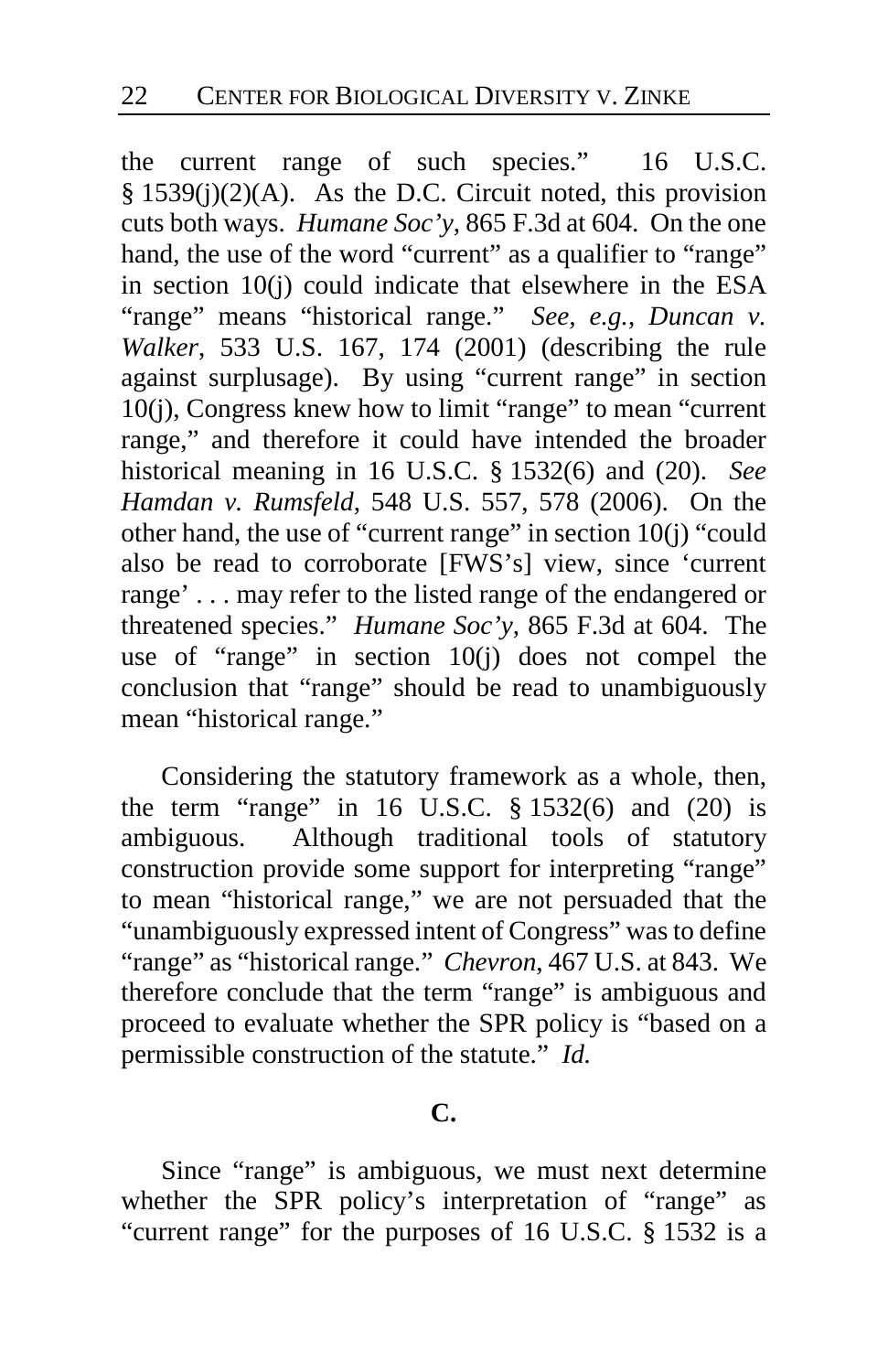reasonable interpretation of the statute. *Id.* We join the D.C. Circuit in holding that it is. *Humane Soc'y*, 865 F.3d at 605. As we discussed above, the statutory framework of the ESA provides at least some support for interpreting "range" as the current range of a species, although it may not compel this interpretation. Additionally, despite CBD's arguments to the contrary, the SPR policy does not run afoul of the purposes of the ESA. The largest threat to potentially endangered or threatened species is the loss of habitat that the species currently occupies. *See id.* (noting that where a species "currently lives often affect its continued survival the most and thus bear influentially on whether it should be listed"). It would therefore be reasonable for FWS to focus on the area the species currently occupies when evaluating whether the species is endangered through "a significant portion of its range." *Id.* at 604.

The SPR policy still requires that FWS consider the historical range of a species in evaluating other aspects of the agency's listing decision, including habitat degradation. *Id.* at 605–06. The SPR policy recognizes that loss of historical range can lead to reduced abundance, inhibited gene flow, and increased susceptibility to extinction. 79 Fed. Reg. at 37,584.The SPR policy's interpretation of "range" is "consonant with the purposes of the [ESA]," as it provides protections for species that have lost a substantial part of their historical range. *See Human Soc'y*, 865 F.3d at 605.

In sum, we hold that FWS's interpretation of "range" in 16 U.S.C. § 1532(6) and (20) as "current range" warrants deference. Consistent with that interpretation, FWS did consider the arctic grayling's historical range in evaluating the factors that contributed to its negative listing decision.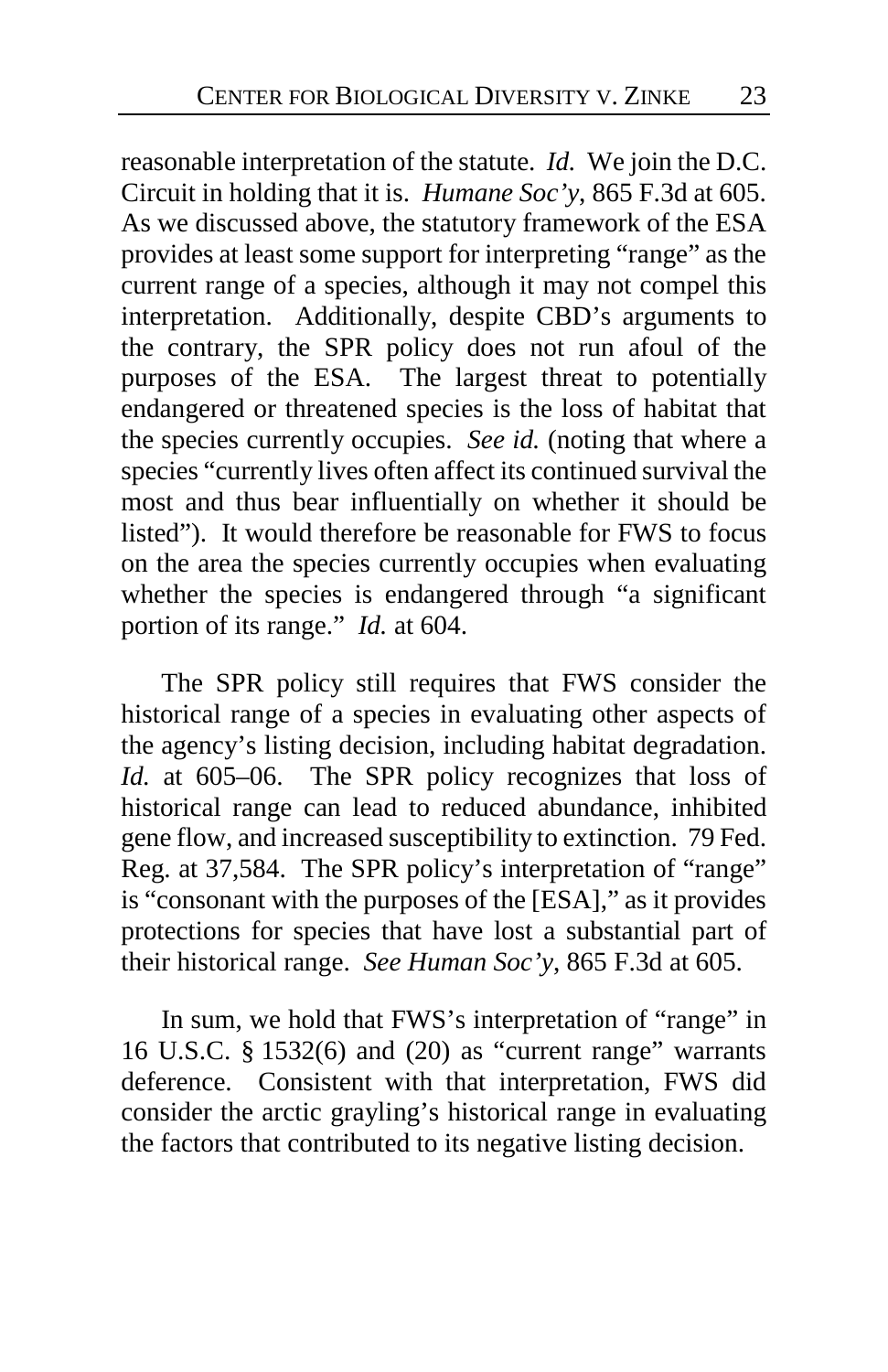### **IV.**

We next turn to CBD's other arguments that the 2014 Finding was arbitrary and capricious. FWS's decision not to list a species under the ESA is reviewed under the Administrative Procedure Act ("APA"), 5 U.S.C. §§ 701– 706. *Native Ecosystems Council v. Dombeck*, 304 F.3d 886, 901 (9th Cir. 2002). We "shall" set aside agency actions, findings, or conclusions under the APA that are "arbitrary, capricious, an abuse of discretion, or otherwise not in accordance with law." *Japanese Vill., LLC v. Fed. Transit Admin.*, 843 F.3d 445, 453 (9th Cir. 2016) (quoting 5 U.S.C.  $$706(2)(A)).$ 

In reviewing whether an agency decision is arbitrary or capricious, we "ensure that the agency considered the relevant factors and articulated a rational connection between the facts found and the choices made." *Greater Yellowstone Coal.*, 665 F.3d at 1023 (citation omitted). "[A]n agency rule would be arbitrary and capricious if the agency has relied on factors which Congress has not intended it to consider, entirely failed to consider an important aspect of the problem, offered an explanation for its decision that runs counter to the evidence before the agency, or is so implausible that it could not be ascribed to a difference in view or the product of agency expertise." *Id.*  (quoting *Motor Vehicle Mfrs. Ass'n v. State Farm Mut. Auto. Ins. Co.*, 463 U.S. 29, 43 (1983)).

Agency decisions deserve the highest deference when "the agency is making predictions, within its area of special expertise." *Lands Council v. McNair*, 537 F.3d 981, 993 (9th Cir. 2008) (en banc) (alteration omitted). Even when an agency is acting within its area of expertise, however, we "need not defer to the agency when the agency's decision is without substantial basis in fact." *Ariz. Cattle Growers'*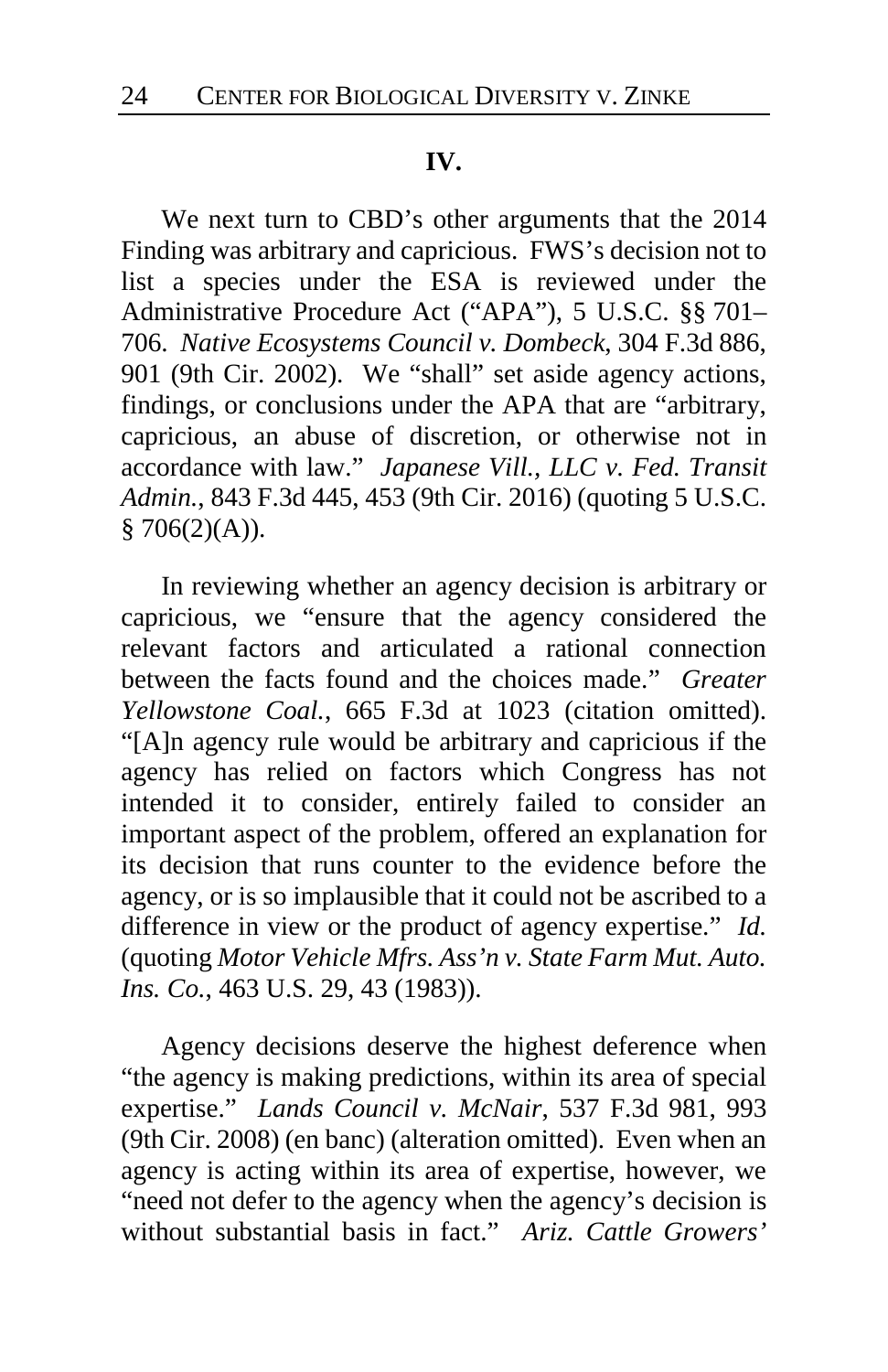*Ass'n v. Salazar*, 606 F.3d 1160, 1163 (9th Cir. 2010). When an agency changes a policy based on factual findings that contradict those on which the prior policy was based, an agency must provide a "reasoned explanation . . . for disregarding facts and circumstances that underlay or were engendered by the prior policy." *FCC v. Fox Television Stations, Inc.*, 556 U.S. 502, 515–16 (2009); *see also Organized Vill. of Kake v. U.S. Dep't of Agric.*, 795 F.3d 956, 966 (9th Cir. 2015) (en banc).

We review for substantial evidence an agency's factual conclusions based on the administrative record. *See Dickinson v. Zurko*, 527 U.S. 150, 164 (1999). Where "evidence is susceptible of more than one rational interpretation," we uphold the agency's finding if a "reasonable mind might accept [it] as adequate to support a conclusion." *San Luis & Delta-Mendota Water Auth. v. Jewell*, 747 F.3d 581, 601 (9th Cir. 2014).

### **A.**

We first consider CBD's argument that the 2014 Finding arbitrarily found that fluvial arctic grayling population is increasing. CBD argues that this determination was not based on the "best scientific and commercial data available," as required by 16 U.S.C.  $\S$  1533(b)(1)(A). Although FWS has broad discretion to choose which expert opinions to rely on when making a listing decision, it cannot ignore available biological data. *See Conner*, 848 F.2d at 1454. Here, FWS acted in an arbitrary and capricious manner by ignoring available biological data showing that the arctic grayling population in the Big Hole River was declining.

FWS failed to account for a 2014 report ("DeHaan study") by four scientists at the FWS Abernathy Fish Technology Center, which found that the number of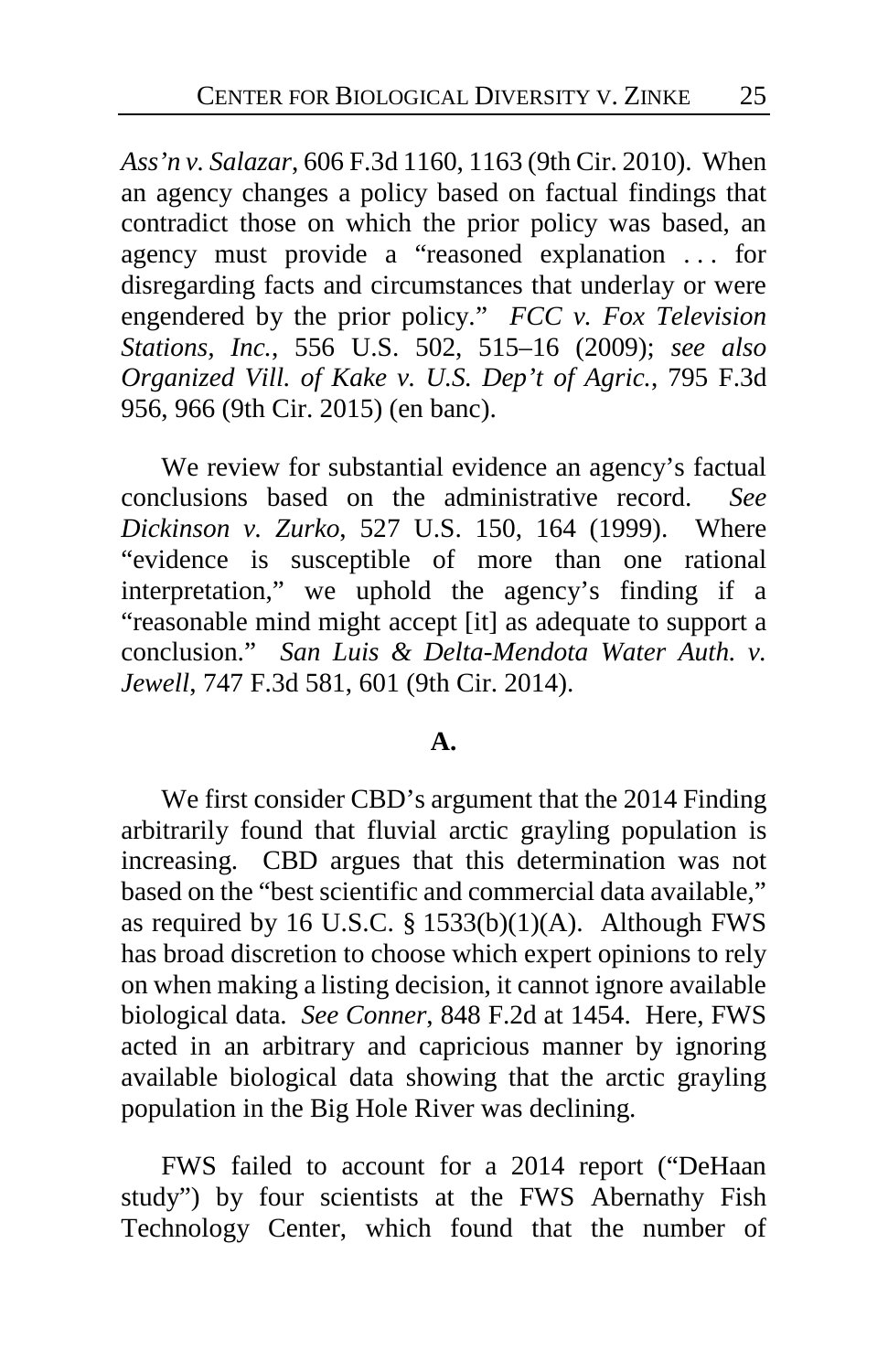effective breeders in the Big Hole River was declining.**[11](#page-25-0)** The DeHaan study arrived at this conclusion by measuring the effective number of breeders in the Big Hole River during four different time periods: 1987–88; 1995–96; 2005–06; and 2011–12.The DeHaan study examined whether there was any change in the number of effective breeders between each time period and found that the number of effective breeders decreased in each time period, although the largest decrease occurred between 1996 and 2005.**[12](#page-25-1)**

FWS cited to a portion of the DeHaan study in its 2014 Finding as indicating that a decrease in the number of effective breeders continued through the mid-2000s but did not mention that other aspects of the DeHaan study contradicted the data on which FWS relied (the "Leary study"). Although FWS is free to choose among experts, it must acknowledge that it is doing so. *See Conner*, 848 F.2d at 1454. FWS clearly stated in the 2014 Finding that the number of breeding arctic grayling increased in the Big Hole River, and omitted the DeHaan study's evidence to the

<span id="page-25-0"></span>**<sup>11</sup>** The number of effective breeders in the population is determined through genetic analysis, which is one way of measuring a species population. FWS relied on the number of effective breeders to document population increases.

<span id="page-25-1"></span>**<sup>12</sup>** The DeHaan study did find that several other population indicators, including effective population size, genetic diversity, and the number of individuals in the population, have remained relatively stable or increased over time.The DeHaan study also noted that despite a declining number of breeders "the number of offspring produced may not have similarly declined."FWS used the number of effective breeders as an indication of population abundance, which leads us to focus on this aspect of the DeHaan study as well.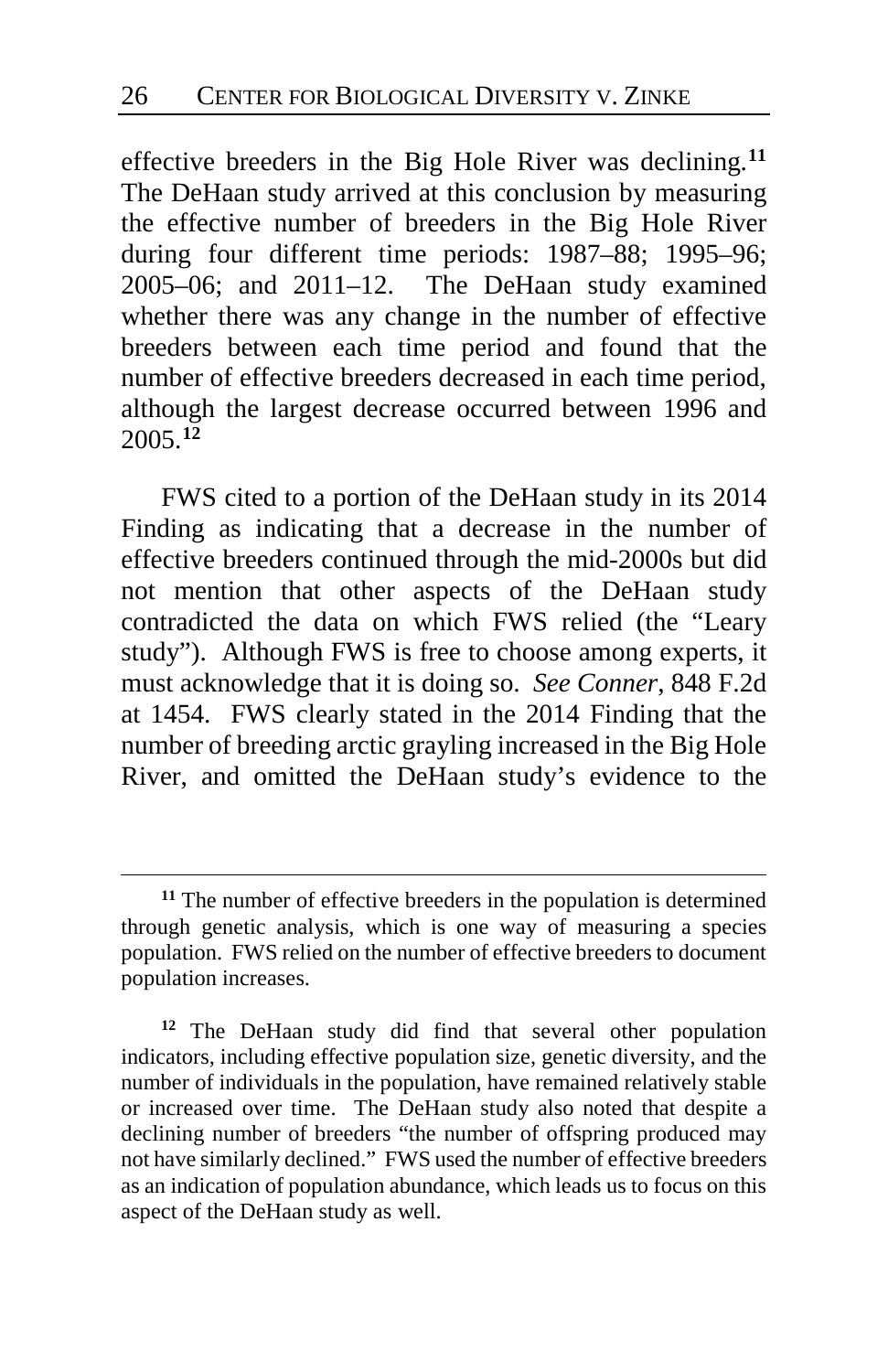contrary. We conclude that in ignoring available data FWS acted in an arbitrary and capricious manner. *Id*.

FWS's arguments to the contrary are unavailing. FWS points out that the 2014 Finding relied on yearly data that was "more current" than the longitudinal DeHaan study. Although that could be a reason ultimately to rely on the Leary study rather than the DeHaan study, the listing decision should have included "adequate explanation and support for its determinations." *San Luis*, 747 F.3d at 625. FWS must "provide[] a reasonable explanation for adopting its approach and disclose[] the limitations of that approach," which it fails to do by not discussing the DeHaan study's data that contradicts the Leary study. *Alaska Oil & Gas Ass'n v. Pritzker*, 840 F.3d 671, 679 (9th Cir. 2016). Because FWS did not provide a reason to credit the Leary study over the DeHaan study, "we are precluded from undertaking meaningful judicial review." *Humane Soc'y of U.S. v. Locke*, 626 F.3d 1040, 1049 (9th Cir. 2010).

Additionally, FWS cannot rely on its briefing in this case to explain why the 2014 Finding relied on the Leary study rather than the DeHaan study. The explanation must be evidenced from the listing decision itself. *See Greater Yellowstone Coal.*, 665 F.3d at 1027 n.4 ("[A]n agency's action must be upheld, if at all, on the basis articulated by the agency itself, not post-hoc rationalizations." (internal quotation marks omitted)). By failing to consider the DeHaan study's evidence of decreasing population, FWS acted in an arbitrary and capricious manner.**[13](#page-26-0)** Because the

<span id="page-26-0"></span>**<sup>13</sup>** CBD also argues that FWS acted in an arbitrary and capricious manner by ignoring state population monitoring data. For the Big Hole River, FWS provided a valid reason for discounting the fluctuating population data. In the 2014 Finding, FWS explained that the state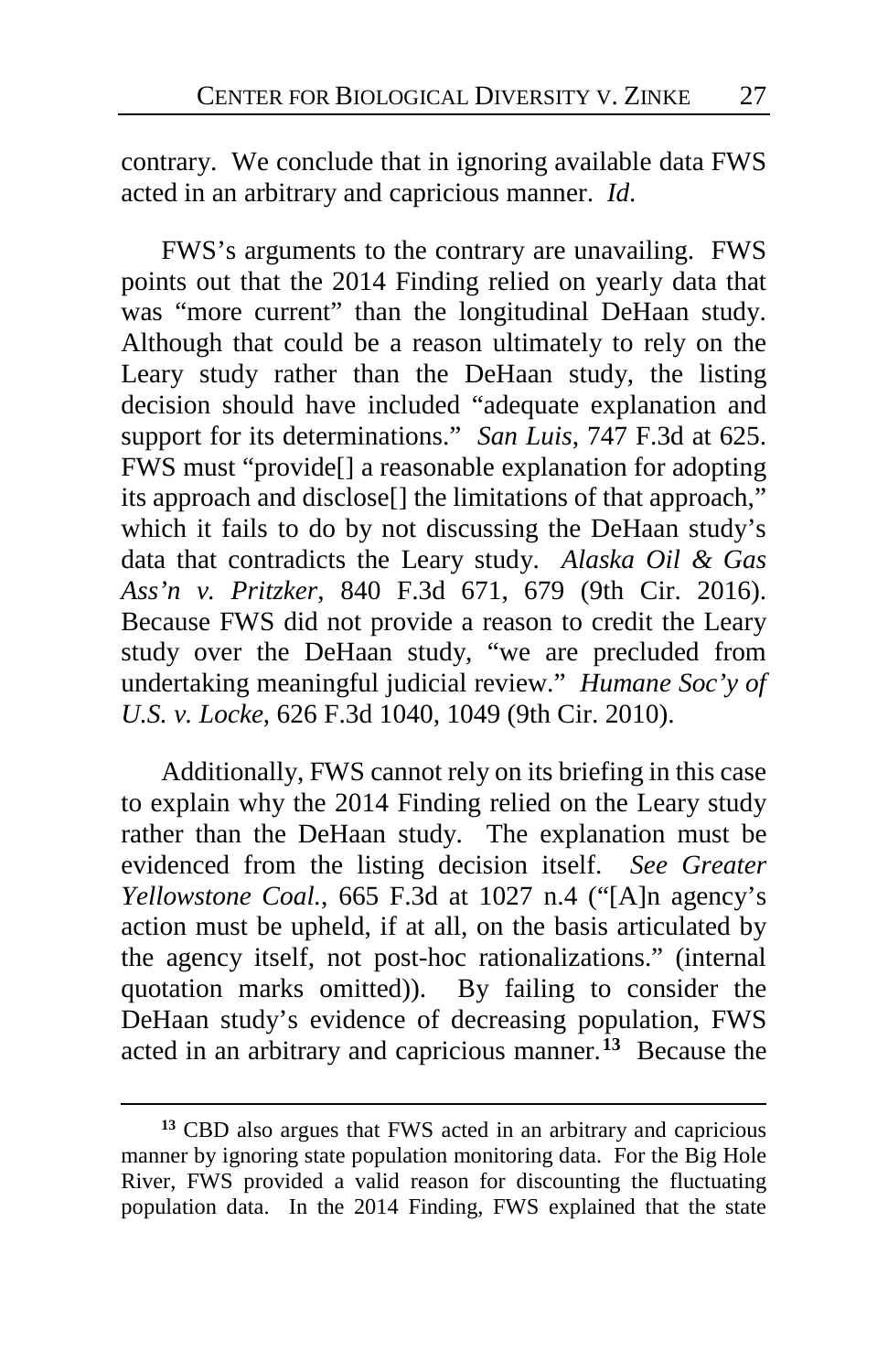2014 Finding based its analysis of two of the five listing factors—the "present or threatened destruction, modification, or curtailment of [the arctic grayling's] habitat and range" and "other natural or manmade factors affecting [the arctic grayling's] continued existence"—on the fact that the arctic grayling's population was increasing, we reverse the district court's grant of summary judgment, with directions to remand the 2014 Finding to FWS for further consideration in light of this opinion.**[14](#page-27-0)**

#### **B.**

Next we consider CBD's argument that the 2014 Finding arbitrarily dismissed threats of low stream flows and high stream temperatures to the arctic grayling. As discussed below, in rejecting these threats to the arctic grayling in the Big Hole River FWS acted arbitrarily and capriciously. The similar findings regarding the Centennial Valley's lakes and

 $\overline{a}$ 

<span id="page-27-0"></span>**<sup>14</sup>** Given our disposition of this issue, we need not decide CBD's additional argument that the Leary study does not provide sufficient support for FWS's determination that the arctic grayling population is increasing, and therefore even if FWS did not improperly disregard the DeHaan study, its determination that the arctic grayling population is increasing would be arbitrary and capricious.

population monitoring data showed a decline of arctic grayling in the Big Hole River in 2013 as resulting from unusually high flows that likely decreased capture efficiency, which is a sufficient explanation that is neither arbitrary nor capricious. *See San Luis*, 747 F.3d at 625. Additionally, while the 2014 Finding did not explicitly address state population data for the Ruby River, the data does not show the decrease that CBD claims it does. Although the Ruby River data did show a decrease in fish in 2013, the size of the area surveyed also decreased. The number of fish per unit, however, stayed roughly the same. Under the circumstances, we are not persuaded that FWS acted arbitrarily and capriciously by failing to address state monitoring data in its 2014 Finding.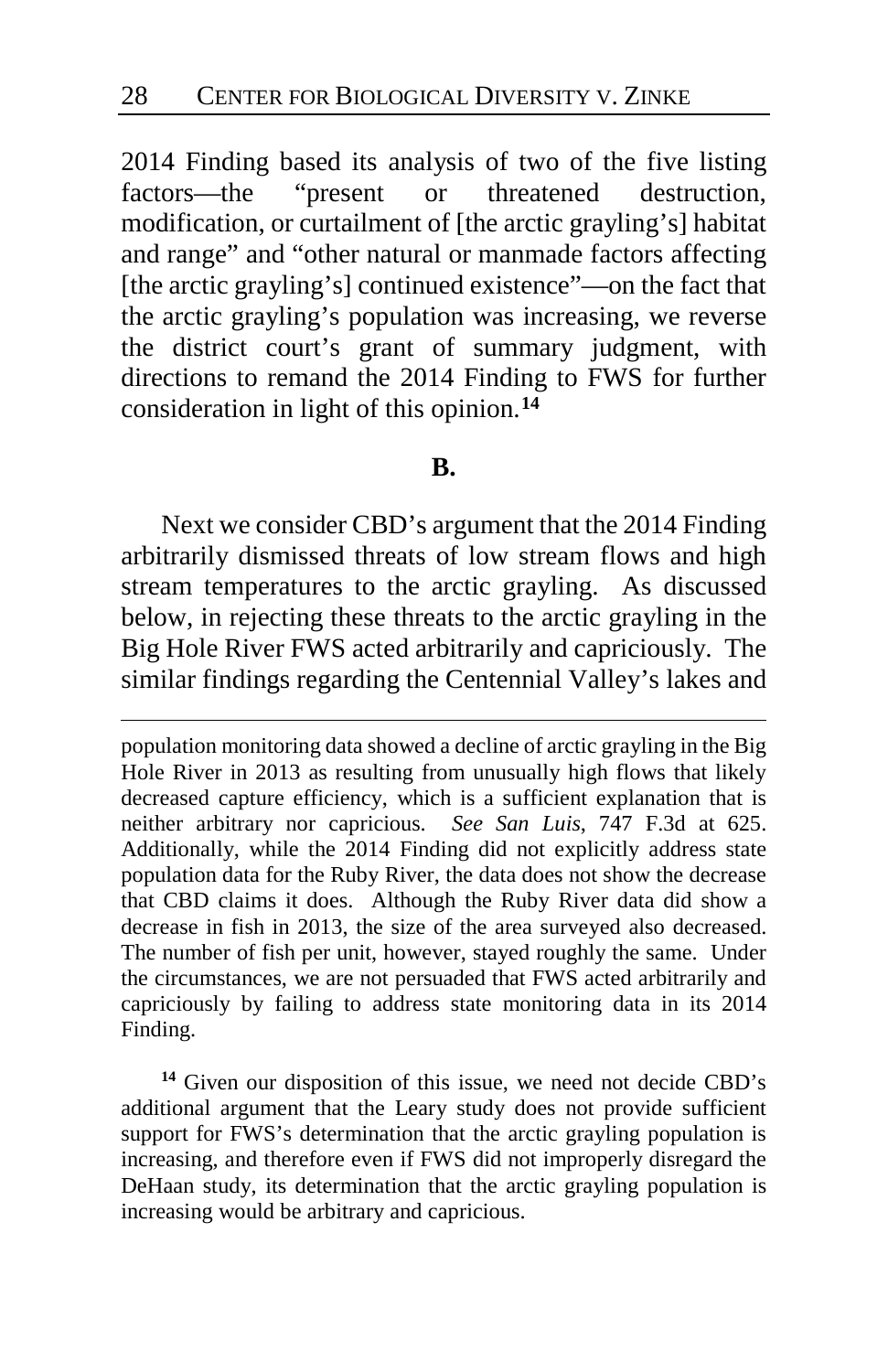tributaries, however, were adequately supported. Any error in the 2014 Finding regarding the Madison River and its tributaries was harmless, as FWS expressly did not rely upon the survival of arctic grayling in the Madison River Valley in deciding that listing the arctic grayling was not warranted.

### **1.**

In the 2014 Finding, FWS determined that the arctic grayling's ability to migrate to coldwater refugia minimizes the threat it faces from low stream levels and high water temperatures in the Big Hole River. FWS based this determination largely on a study that found that the tributaries of the Big Hole River provide important coldwater refugia to arctic grayling ("Vatland study"). Relying on the Vatland study, FWS determined that despite the existence of water temperatures that exceeded ideal temperatures for arctic grayling in many areas of the Big Hole River, arctic grayling could migrate to cold water refugia over the summer to survive.**[15](#page-28-0)** Additionally, the 2014 Finding reasons that because fish ladders are included in the CCAA's conservation projects and the increased connectivity of the Big Hole River, the arctic grayling can

<span id="page-28-0"></span>**<sup>15</sup>** CBD highlights that despite decreases in water temperatures since implementing the CCAA, the water temperature still frequently exceeds 70 degrees Fahrenheit.As mentioned above, 70 degrees Fahrenheit is the temperature above which arctic grayling experience "physiological stress."Montana contends that harm does not result from temperatures of 70 degrees Fahrenheit and that stream temperatures in the Big Hole River tributaries did not exceed 70 degrees in 2013. These arguments, however, are directly contradicted by data in FWS's 2014 Finding.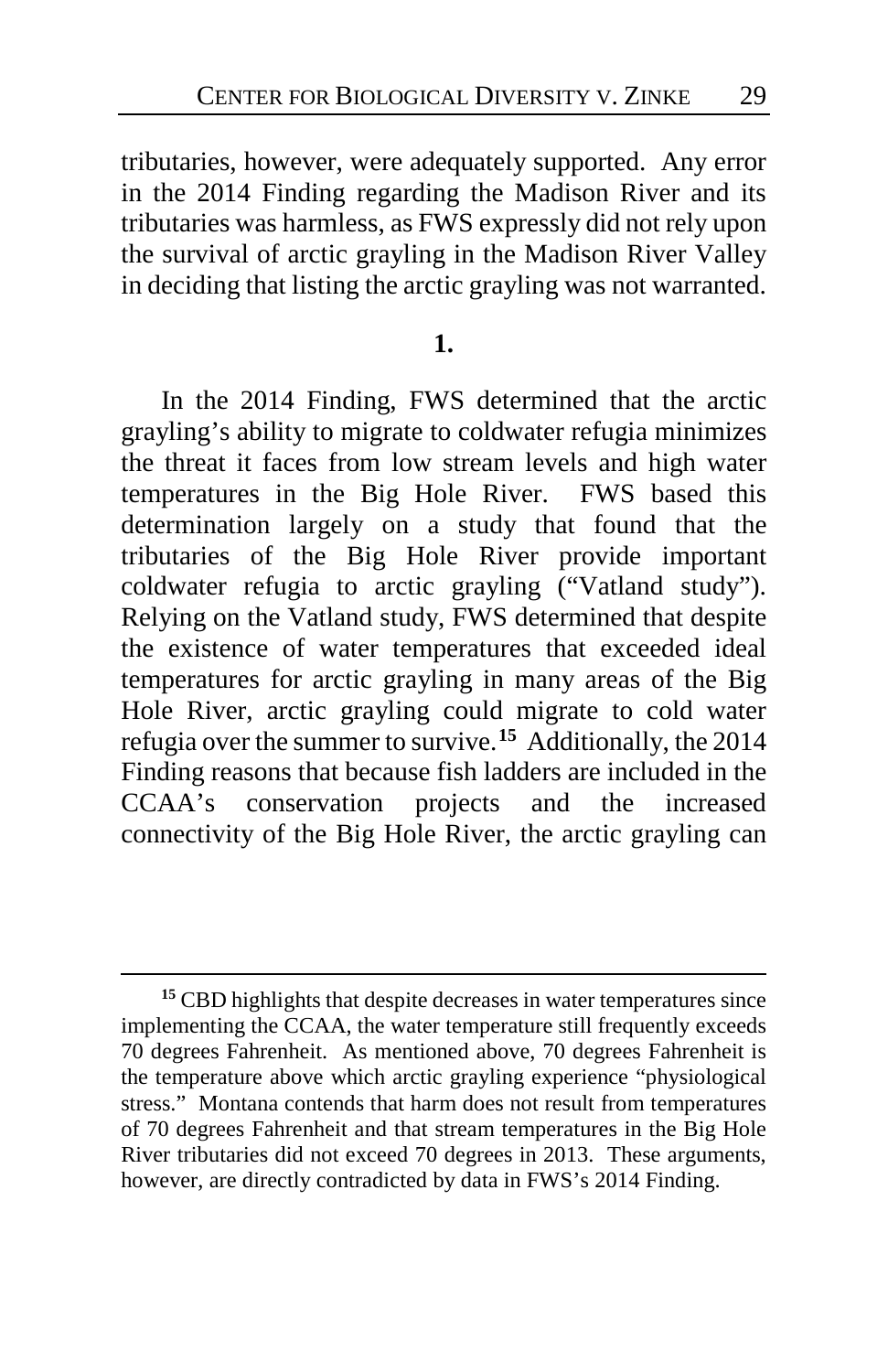access cold water tributaries that they could not access in 2010.**[16](#page-29-0)**

CBD disputes the 2014 Finding's conclusion that the arctic grayling seek refuge in coldwater tributaries of the Big Hole River when water temperatures rise.CBD also disputes that the Vatland study shows that arctic grayling migrate, as the study found "[l]imited movement" among arctic grayling during the summer.Additionally, CBD argues that evidence does not suggest that tributaries actually provide cold water refugia, as the temperatures in these tributaries frequently exceed 70 degrees.CBD's arguments are persuasive.

FWS's reliance on the ability of the arctic grayling to migrate to cold water refugia was arbitrary and capricious. The sole evidence of arctic grayling migrating to cold water refugia in the Big Hole River tributaries is the Vatland study. Notably, in 2010, FWS determined that despite the Vatland study's findings that arctic grayling have the ability to migrate to cold water refugia in tributaries, water temperatures were sufficiently high to warrant listing the arctic grayling. Water temperatures remained high enough to cause physiological stress in 2014, but the 2014 Finding stated that this could be overcome by the arctic grayling's ability to migrate to cold water refugia via CCAA fish ladders, without providing any additional evidence or scientific studies demonstrating that this would likely occur.

<span id="page-29-0"></span>**<sup>16</sup>** In the 2010 Finding, FWS also determined that CCAA conservation measures would reduce but not eliminate threats of dewatering.Since CCAA conservation measures took effect, the record reflects that minimum flow targets have been achieved 78 percent of the time, up from 50 percent of the time pre-CCAA.Although this is an improvement, CBD notes that FWS previously stated that the flow target represented minimum values to promote recovery of the arctic grayling.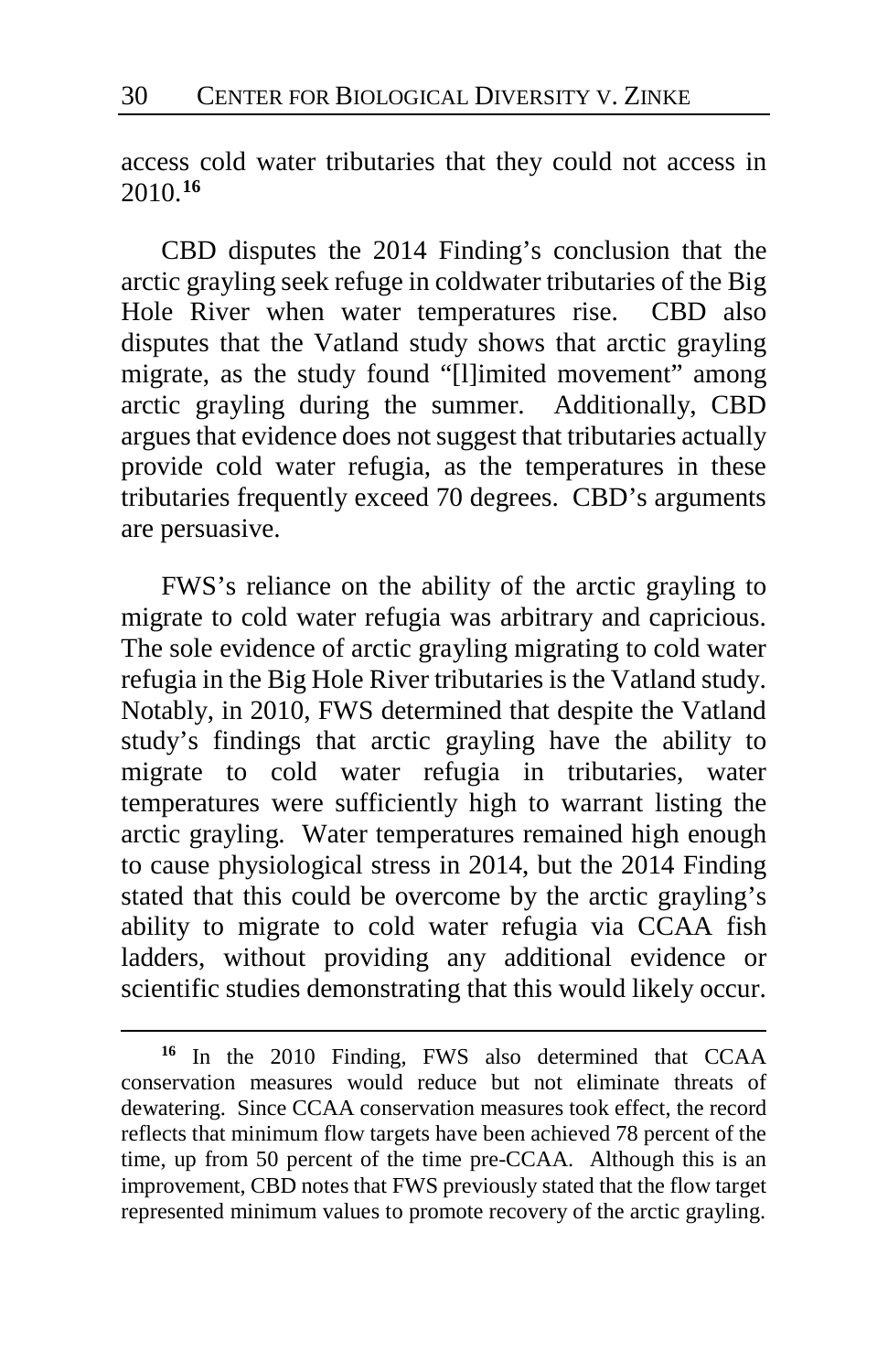Because the 2010 Finding indicated that listing the arctic grayling was warranted irrespective of the Vatland study and recognized the ability of arctic grayling to migrate to tributaries, the 2014 Finding was required to provide a reasoned explanation for FWS's change in position. *See Organized Vill. of Kake*, 795 F.3d at 966 (stating that an "[u]nexplained inconsistency" between two agency actions can be grounds for holding that agency action is arbitrary and capricious (quoting *Brand X*, 545 U.S. at 981)).

Nor do lower water temperatures or the CCAA conservation measures save the agency's flawed 2014 Finding. As discussed above, temperatures are still higher than the scientific benchmarks cited by FWS as tolerable water temperatures for arctic grayling. *Cf. Greater Yellowstone Coal.*, 665 F.3d at 1028 ("Having determined what is necessary, the [FWS] cannot reasonably rely on something less to be enough." (internal quotation marks omitted)). Even the tributaries of the Big Hole River that supposedly serve as cold water refugia are above the desired temperature according to the scientific studies on which FWS relies.FWS disregarded this scientific evidence, and instead based its conclusion on a study finding "limited movements" of arctic grayling in the Big Hole River during summer months. Given that water temperatures—even in tributaries—still exceed temperatures where arctic grayling can live and breed, FWS did not sufficiently "articulate[] a rational connection between the facts found and the choices made." *Id.* at 1023 (internal quotation marks omitted). Similarly, FWS's reliance on the CCAA's fish ladders as evidencing a change in the status quo without any studies finding that these measures will aid migration is arbitrary and capricious—even if the ladders aid the arctic grayling in migrating to tributaries, as this would be of little value if the water in the tributaries is still too warm. *Id.* (stating that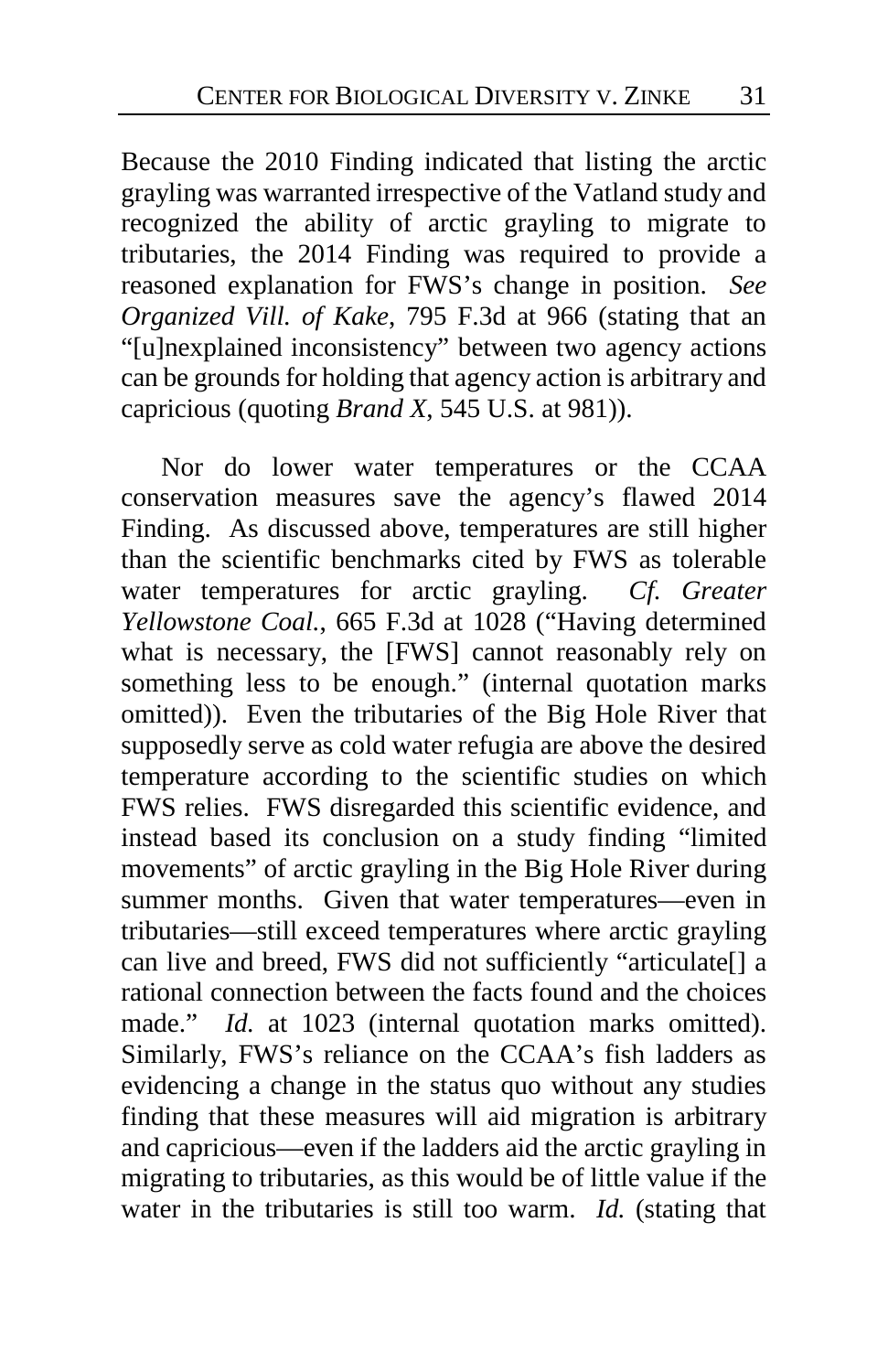agency rulings are arbitrary and capricious if the agency offers "an explanation for its decision that runs counter to the evidence before the agency" (quoting *State Farm*, 463 U.S. at 43)).

Although there have been improvements in stream flow and water temperature since 2010, the water temperatures are still above those that are ideal for the arctic grayling both in the main stem of the Big Hole River and its tributaries. In sum, the 2014 Finding that thermal refugia in the Big Hole River would aid survival of the arctic grayling was arbitrary and capricious.

### **2.**

The 2014 Finding relied solely on the existence of thermal refugia to dismiss the threat of increased water temperatures in the Centennial Valley lakes and tributaries. CBD argues that because the evidence does not adequately support the existence of thermal refugia, FWS's decision as to the Centennial Valley lakes and tributaries was arbitrary and capricious.

FWS supported its determination that cold water refugia exist in the Centennial Valley primarily by relying on a study that observed two arctic graylings in a tributary in 1994 ("Mogen study"), and which stated that the tributary "possibly provid[ed] thermal refugia." The Mogen study was discussed in the 2010 Finding, but FWS still concluded that high water temperatures were a threat.Indeed, the 2010 Finding cited to the Mogen study's observation of two fish seeking refuge to support a finding of high water temperatures in the Centennial Valley lakes and tributaries.

FWS did not act in an arbitrary and capricious manner by reversing its 2010 Finding that cold water thermal refugia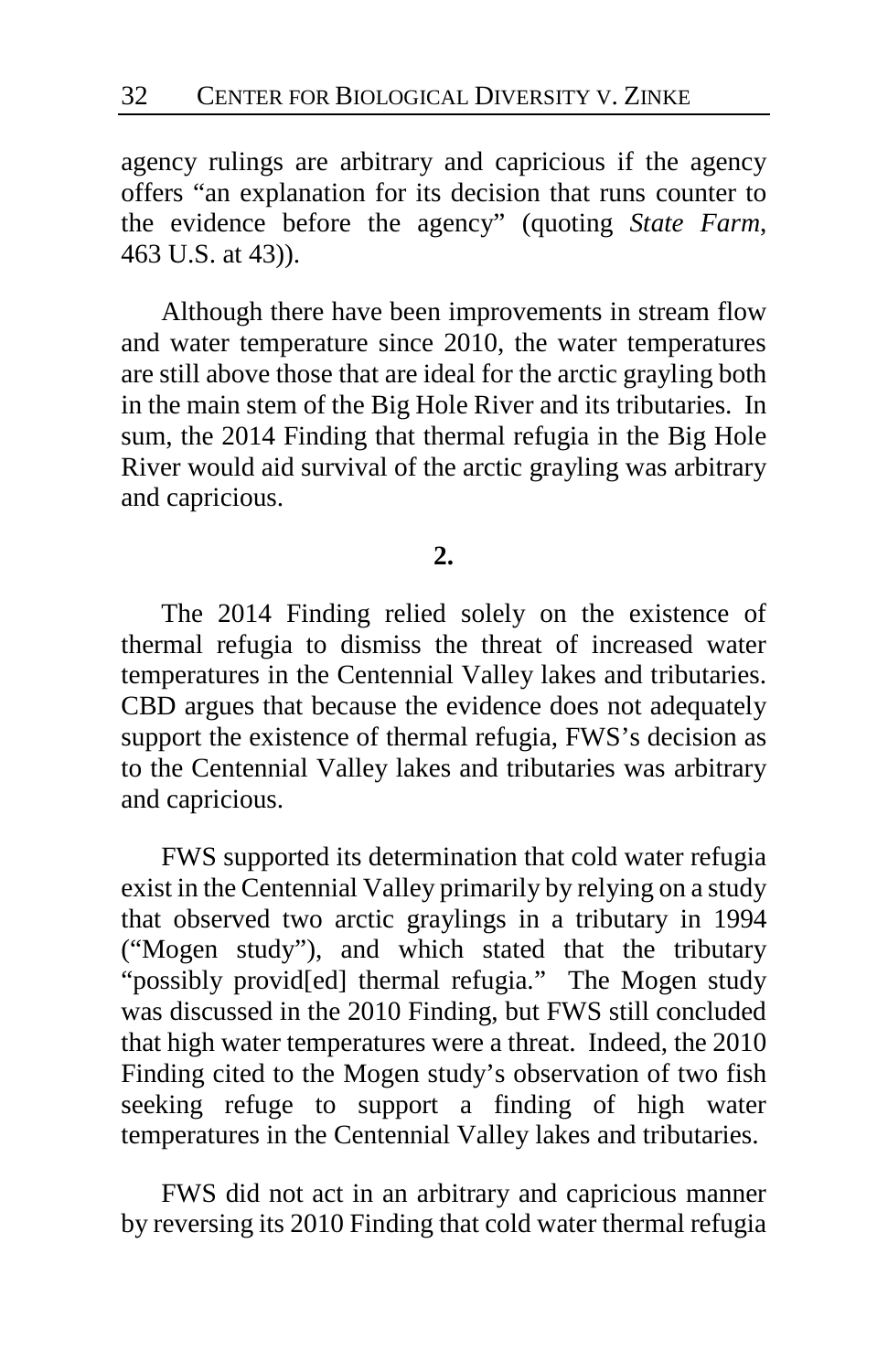were insufficient to mitigate high water temperatures in the Centennial Valley. Although FWS relies primarily on the same information in 2014 as it did in 2010, the 2014 Finding also relied on an email by a scientist named Matt Jaeger ("Jaeger email"). The Jaeger email stated that there was evidence that cold water refugia existed in the Centennial Valley, but noted uncertainty in terms of whether this would fully mitigate warm water temperatures. Given increasing population of arctic grayling in the Centennial Valley, however, the Jaeger email concluded that increasing temperatures likely are not a threat. The Jaeger email, and the corresponding increase in population in the Centennial Valley, provides a sufficient "reasoned explanation" for FWS's change in position. *See Organized. Vill. of Kake*, 795 F.3d at 968.

### **3.**

CBD also challenges the findings of cold water refugia in the Madison River. The 2014 Finding cites no evidence to support a finding that cold water refugia exist in the tributaries of this river.Rather, FWS notes in the 2014 Finding that there are high water temperatures in the Madison River and that the arctic grayling population has been decreasing.Without any evidentiary support in the 2014 Finding record, FWS's finding that cold water refugia exist is improper.**[17](#page-32-0)** *See State Farm*, 463 U.S. at 43.

This error, however, was harmless. In the 2014 Finding, which recognizes that the arctic grayling in the Madison

<span id="page-32-0"></span>**<sup>17</sup>** FWS provides some support in its brief for the existence of cold water refugia, but this is an ex post rationalization, which is informative but of no force in evaluating FWS's listing decision. *Greater Yellowstone Coal.*, 665 F.3d at 1027 n.4.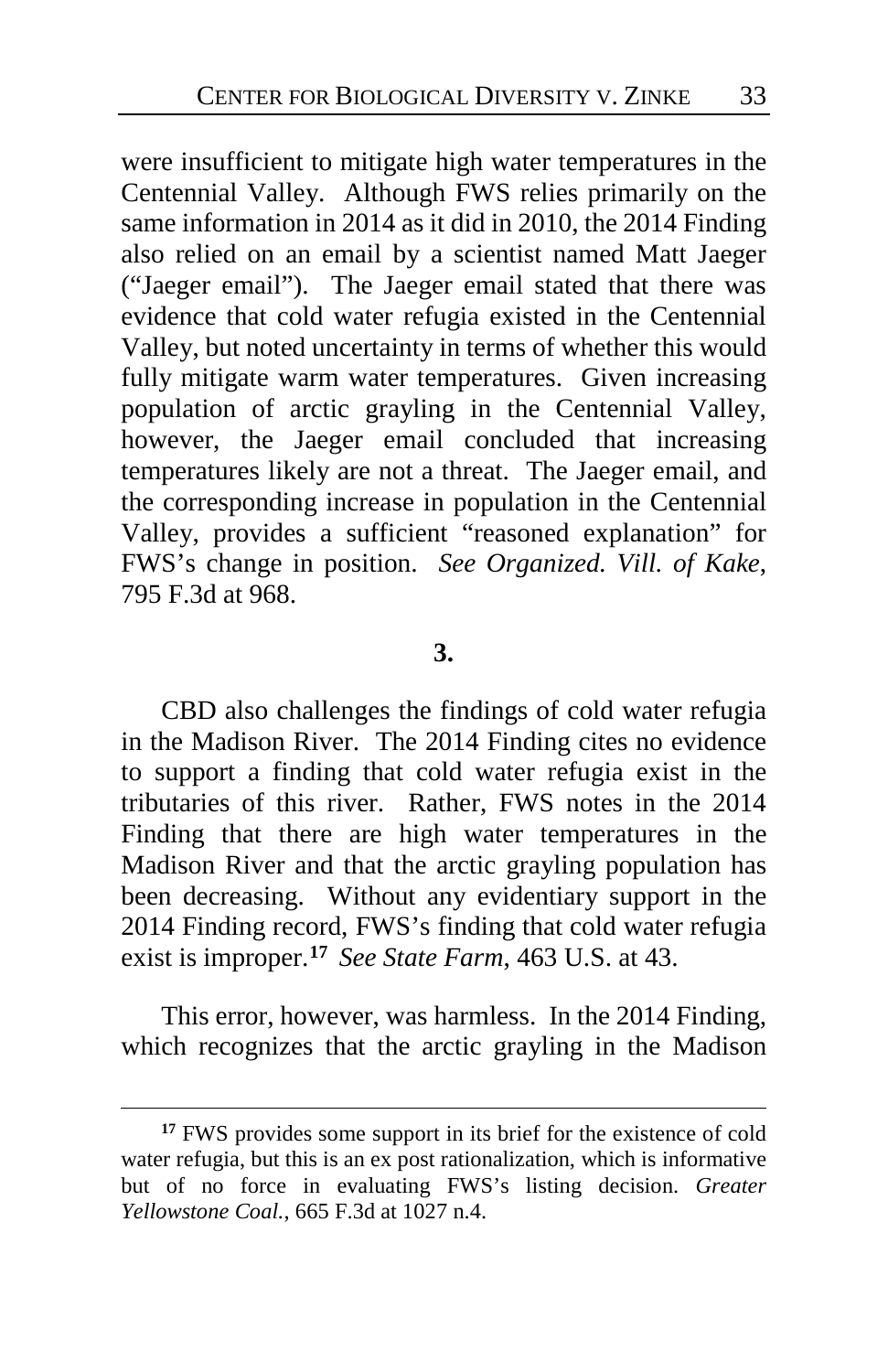River are endangered by high water temperatures and low population, FWS concluded that even if the arctic grayling were no longer able to survive in the Madison River and its tributaries, the population in the upper Missouri River Valley as a whole would not be compromised.Under these circumstances, any error in finding that refugia exist is harmless, as FWS did not rest its ultimate 2014 Finding on the continued existence of arctic grayling in the Madison River. *Cf. Organized. Vill. of Kake*, 795 F.3d at 969 (stating that the burden is on "the opponent of the action to demonstrate [that] an error is prejudicial").

**\*\*\***

In sum, the 2014 Finding's reliance on cold water refugia in the Big Hole River was arbitrary and capricious. The district court erred in granting summary judgment in favor of FWS on this issue. We affirm, however, the district court's ruling on the cold water refugia issue in all other respects.

### **C.**

We turn to CBD's contention that FWS disregarded the additive effects of climate change in considering the effects of low stream flows and high water temperatures. Specifically, CBD argues that FWS's 2014 assessment of the cumulative impacts of climate change arbitrarily relied on uncertainty to avoid making determinations about the threat of climate change. We have held that it is "not enough for [FWS] to simply invoke 'scientific uncertainty' to justify its action." *Greater Yellowstone Coal.*, 665 F.3d at 1028 (discussing uncertainty caused by the effects of climate change). Rather, FWS must explain why uncertainty justifies its conclusion, "[o]therwise, we might as well be deferring to a coin flip." *Id.* In its 2014 Finding, FWS states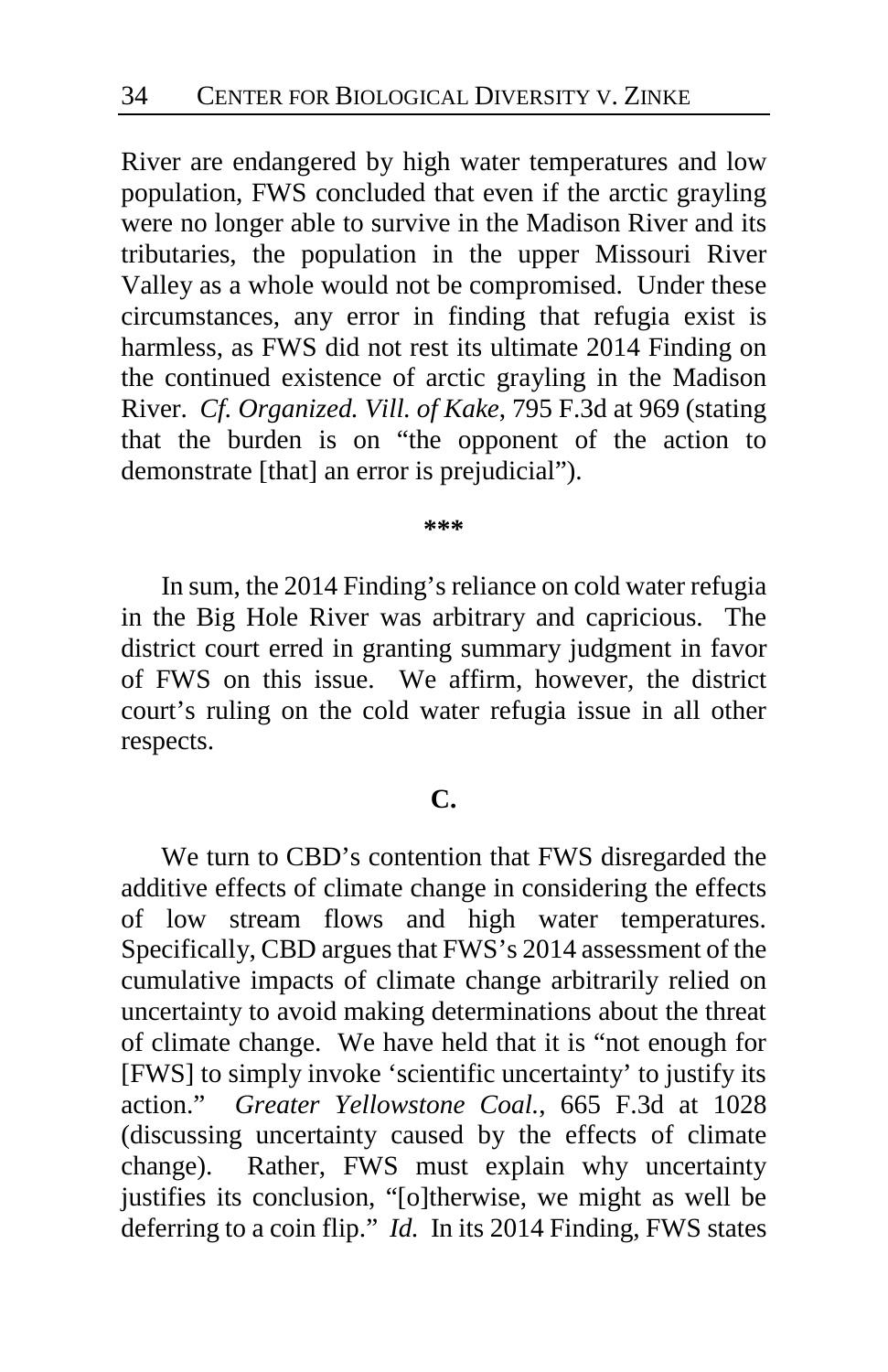that "[u]ncertainty about how different temperature and precipitation scenarios could affect water availability make projecting possible synergistic effects of climate change on the Arctic grayling too speculative at this time."With this statement, FWS expressly disclaimed making any projection as to the synergistic effects of climate change, simply because of the uncertainty.

*Greater Yellowstone Coalition* counsels that this approach is unacceptable. *See* 665 F.3d at 1028. There, we held that because FWS had data showing that the population of whitebark pine was declining due to climate change, it could not simply state that it was uncertain what impact this would have on grizzly bears. *Id.* Rather, FWS had to explain why this uncertainty favored delisting the grizzly bear rather than, for example, undertaking further studies to minimize the uncertainty. *Id.*

Similarly, in the 2014 Finding, FWS did not explain how uncertainty about water availability justifies not listing the arctic grayling as opposed to taking another course of action. Pursuing another course of action may have been particularly prudent given the ESA's policy of "institutionalized caution," *Ariz. Cattle Growers*, 606 F.3d at 1167, especially since the 2014 Finding expressly cites to evidence that climate change will increase water temperatures and threats of low water flow. According to the 2014 Finding, "water temperatures will likely increase with climate change in the future," 79 Fed. Reg. at 49,405, and dewatering threats will be exacerbated by "[i]ncreases in temperature and changes in precipitation [that] are likely to affect the availability of water in the West," *id.* at 49,419. By failing to explain why the uncertainty of climate change favors not listing the arctic grayling when the 2014 Finding acknowledges the warming of water temperatures and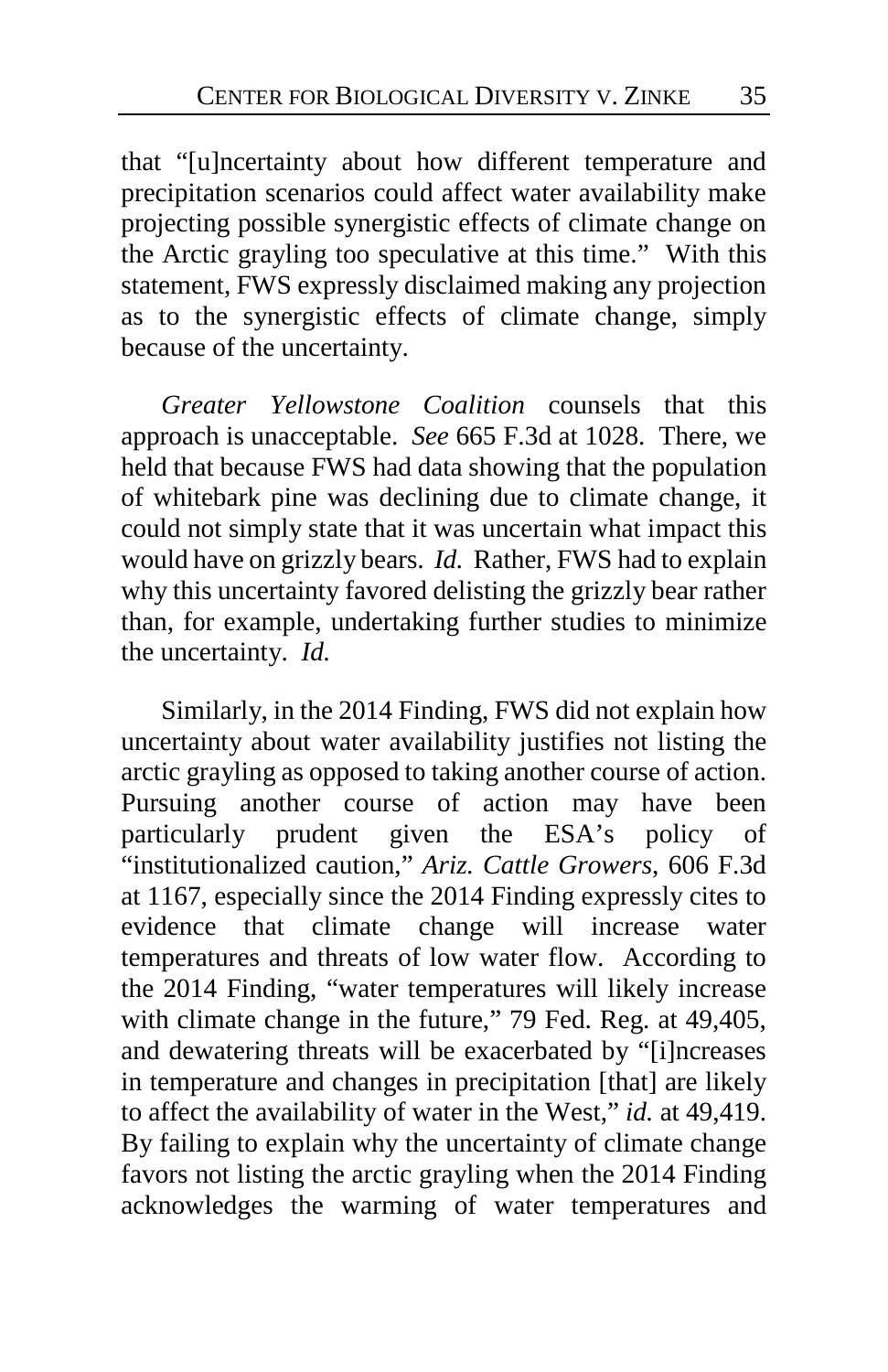decreasing water flow because of global warming, FWS acted in an arbitrary and capricious manner. *See Greater Yellowstone Coal.*, 665 F.3d at 1028; *see also State Farm*, 463 U.S. at 43.

#### **D.**

CBD also argues that FWS acted arbitrarily in dismissing threats of small population sizes, especially since the 2010 Finding was based in part on the finding that four of the five native arctic grayling populations are at risk because of their low population numbers. Specifically, CBD argues that FWS (1) did not provide a basis for determining the impact of low population numbers on long-term genetic viability and (2) concluded irrationally that stochastic events would not threaten the arctic grayling despite small populations. We address each argument in turn.

### **1.**

When considering whether to list a species, FWS must determine whether the species "is likely to become an endangered species within the foreseeable future." 16 U.S.C. § 1532(20). Notably, FWS previously applied § 1532(20) to encompass long-term genetic effects. In the 2010 Finding, FWS defined "foreseeable future" as thirty years on the basis of a population viability analysis. 75 Fed. Reg. at 54,725.Additionally, in 2010, FWS found that while population levels were large enough for inbreeding not to be an immediate concern, they were still "below the level presumed to provide the genetic variation necessary to conserve long-term adaptive potential." *Id.* at 54,741.In the 2014 Finding, FWS found that genetic diversity does not pose a short-term threat to the arctic grayling. 79 Fed. Reg. at 49,418.It then discussed scientific literature debating the effective population size adequate to conserve genetic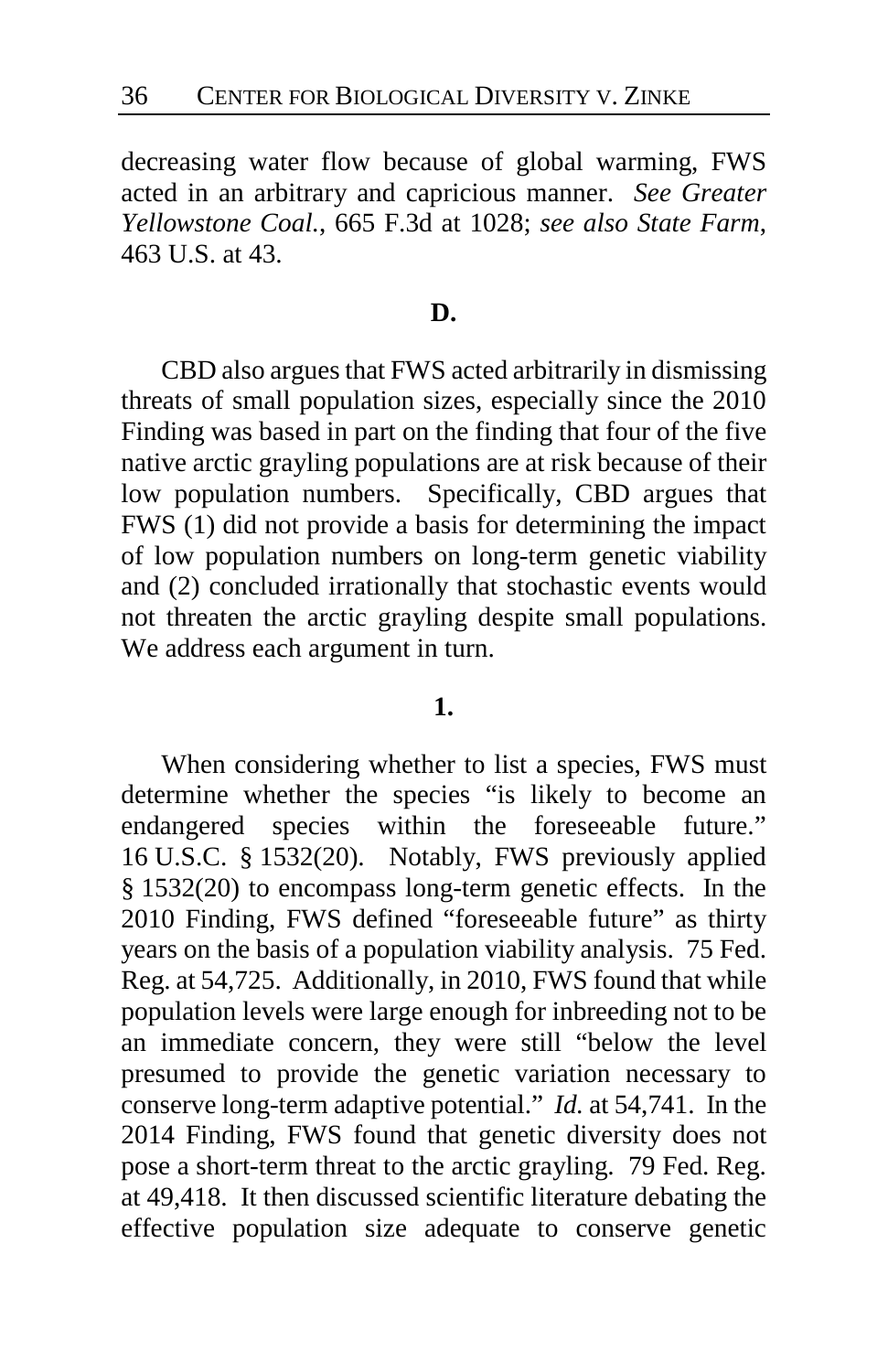diversity over the long term, and concluded that generally genetic diversity does not drive species to extinction and that other processes are more important.*Id.* at 49,418–19. The 2014 Finding acknowledged that loss of genetic diversity is a threat, but concluded that there are a sufficient number of breeding adults to minimize this threat. *Id.*

FWS's determination that the arctic grayling's small population size does not pose a risk to genetic viability of the arctic grayling is not arbitrary or capricious. CBD insists that FWS did not consider long-term genetic viability, but the record does not support this argument. FWS did consider long-term genetic viability and simply concluded that, given increased population and "[u]pdated genetic information that was not available in 2010," any concern about long-term genetic viability did not merit listing the arctic grayling. 79 Fed. Reg. at 49,420.FWS provided a reasoned explanation for why it did not view lack of genetic diversity as a threat. And that determination was not arbitrary or capricious; difference of opinion does not warrant a contrary conclusion. *See, e.g.*, *Lands Council*, 537 F.3d at 988. We affirm the district court's ruling on this issue.

### **2.**

The 2014 Finding did, however, arbitrarily rely on the Ruby River population to provide redundancy of fluvial arctic grayling beyond the Big Hole River and to minimize the risk from random environmental events. In its 2010 Finding, FWS recognized the importance of having multiple populations as genetic reservoirs in case of unexpected "stochastic" events or environmental catastrophes that may wipe out one or more populations of a species. FWS concluded that "the lack of additional fluvial populations [beyond the Big Hole River] represents a current threat to the upper Missouri River [arctic grayling]." 75 Fed. Reg. at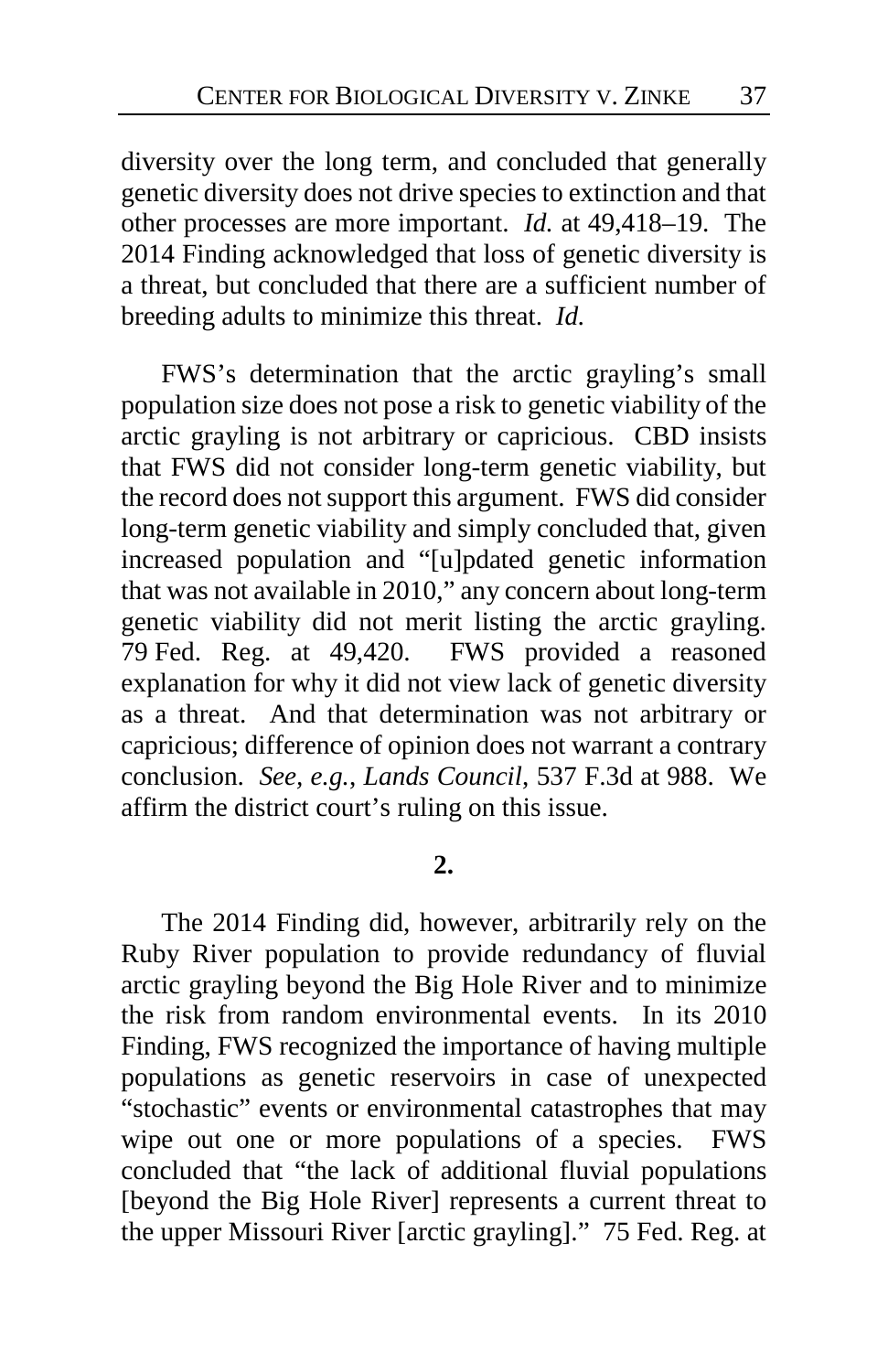54,741.In its 2014 Finding, FWS found that this was no longer a concern in part because the increase in the number of breeding individuals in the Ruby River over the last three years provided "a viable replicate of the fluvial ecotype." 79 Fed. Reg. at 49,419.

The 2014 Finding's reliance on the Ruby River's viability as a genetic reservoir contradicts FWS's criteria for judging viability, which requires "at least 10 years" of monitoring data to confirm that a population is viable. Additionally, the 2010 Finding noted that at least five to ten more years of monitoring would be needed at Ruby River to determine if it is a viable population. The 2014 Finding relies on the Leary study, which shows population increases in Ruby River, but does not provide a reasoned explanation for disregarding FWS's prior criteria for judging viability or the statement in the 2010 Finding about needing five to ten more years of monitoring. *See, e.g., Organized Vill. of Kake*, 795 F.3d at 968–69; *see also Greater Yellowstone Coal.*, 665 F.3d at 1028.

Instead, the 2014 Finding describes the Ruby River population as viable despite only five years of monitoring data. This is less than the viability criteria recommends. It is also only four more years of data than that used to support the 2010 Finding, which indicated at least five to ten more years of data would be needed. This lack of data is a crucial omission as the Ruby River population is one of only two fluvial populations. The 2014 Finding's determination that the Ruby River population was viable and could provide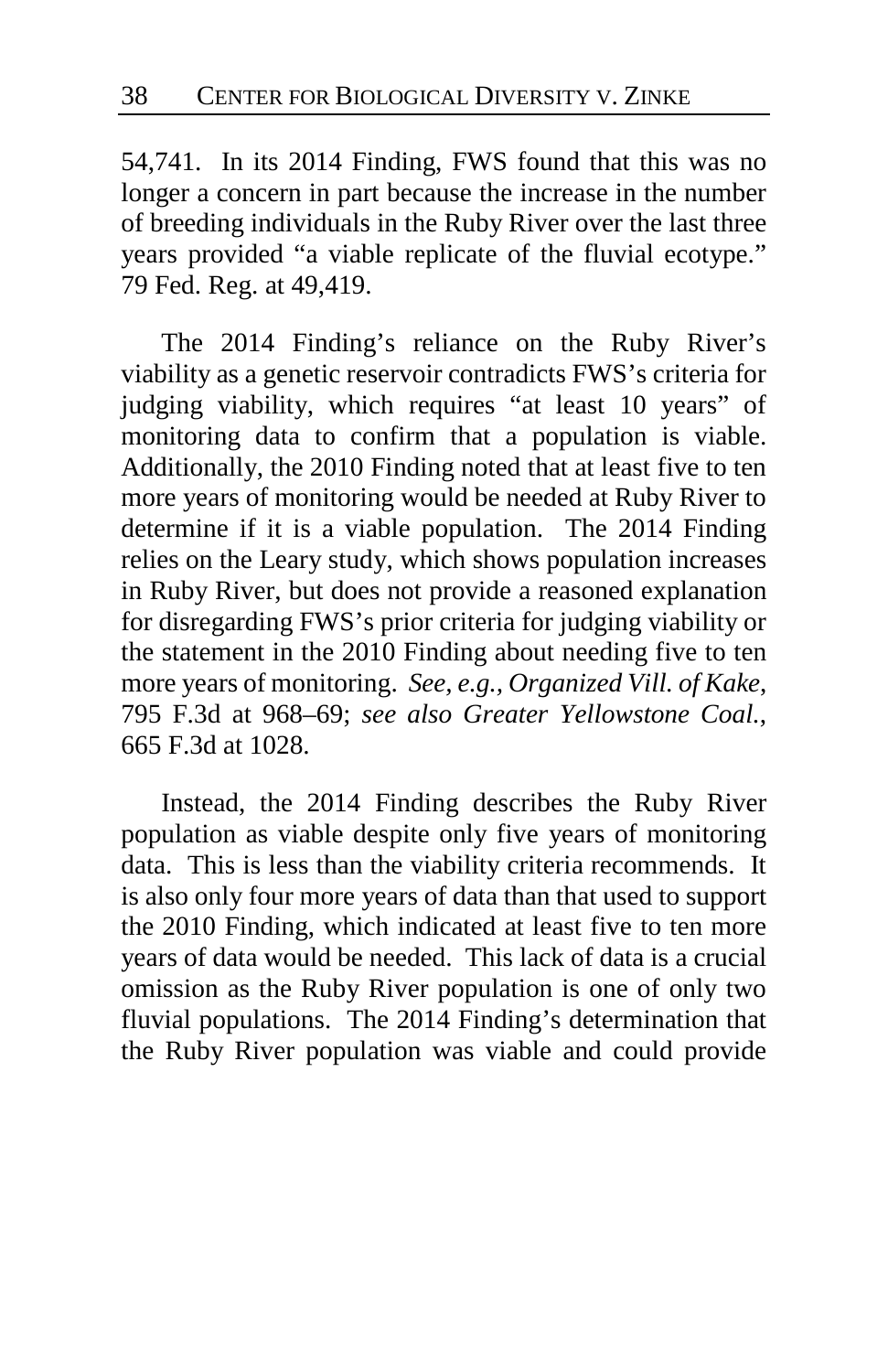redundancy was arbitrary and capricious, and we therefore reverse the district court's ruling on this issue.**[18](#page-38-0)**

#### **V.**

For the foregoing reasons, we hold that the 2014 Finding's decision that listing the arctic grayling was "not warranted" was arbitrary and capricious because it (1) ignored the DeHaan study's evidence that shows decreasing numbers of breeders and instead heavily relied on a contrary finding showing increasing population; (2) did not provide a reasoned explanation for relying on the existence of cold water refugia in the Big Hole River; (3) failed to consider the synergistic effects of climate change solely because of "uncertainty"; and (4) concluded that the Ruby River population is viable based on data collected over a shorter period than that underlying the 2010 Finding and FWS's own established criteria for viability. We therefore reverse the district court's grant of summary judgment with

<span id="page-38-0"></span>**<sup>18</sup>** CBD raises an additional argument that FWS acted arbitrarily in basing its 2014 Finding in part on the geographic separation between populations without explaining why it changed its position from 2010. *See, e.g.*, *Organized Vill. Of Kake*, 795 F.3d at 968–69.But, as FWS points out, the 2010 and 2014 Findings each discussed how separation of populations reduces the risk of multiple populations being negatively impacted by a single environmental catastrophe.In 2010, however, FWS concluded that these populations were at risk from other environmental factors, which in turn increased the risk of harm of a stochastic event.In 2014, FWS determined that these other factors no longer counseled in favor of listing the arctic grayling. Therefore, its conclusion that separation between populations would help prevent a stochastic event was not arbitrary or capricious.